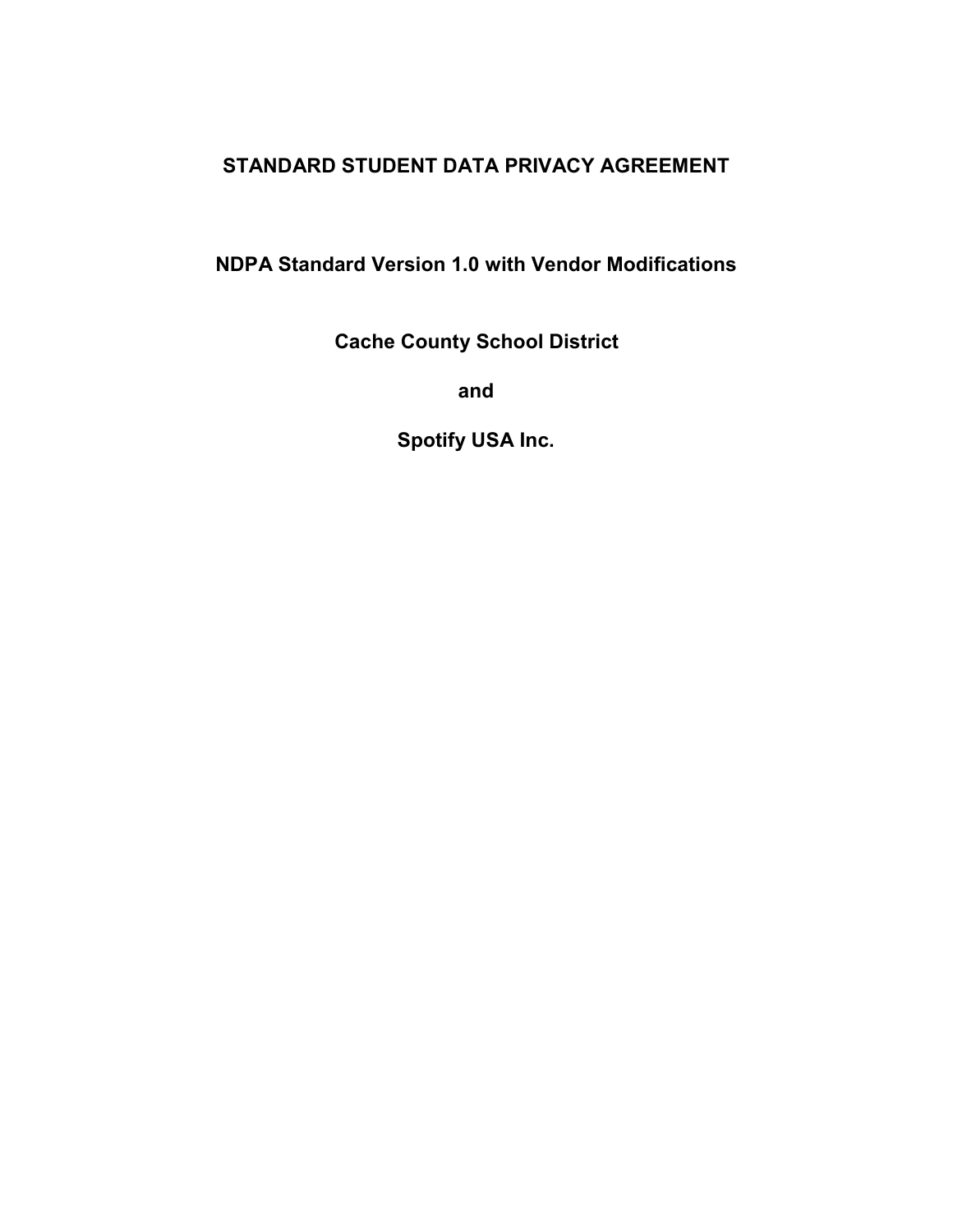This Student Data Privacy Agreement ("**DPA**") is entered into on the date of full execution (the "**Effective Date**") and is entered into by and between:

Cache County School District, located at 84 East 2400 North, Logan, UT 84341] (the "**Local Education Agency**" or "**LEA**") and Spotify USA Inc., located at 150 Greenwich Street, New York, NY 10007 (the "**Provider**").

**WHEREAS**, the Provider is providing educational or digital services to LEA.

**WHEREAS**, the Provider and LEA recognize the need to protect personally identifiable student information and other regulated data exchanged between them as required by applicable laws and regulations, such as the Family Educational Rights and Privacy Act ("**FERPA**") at 20 U.S.C. § 1232g (34 CFR Part 99); the Children's Online Privacy Protection Act ("**COPPA**") at 15 U.S.C. § 6501-6506 (16 CFR Part 312), applicable state privacy laws and regulations and

**WHEREAS**, the Provider and LEA desire to enter into this DPA for the purpose of establishing their respective obligations and duties in order to comply with applicable laws and regulations.

**NOW THEREFORE**, for good and valuable consideration, LEA and Provider agree as follows:

1. A description of the Services to be provided, the categories of Student Data that may be provided by LEA to Provider, and other information specific to this DPA are contained in the Standard Clauses hereto.

#### *2.* **Special Provisions.** *Check if Required*

- ◻ If checked, the Supplemental State Terms and attached hereto as **Exhibit "G"** are hereby incorporated by reference into this DPA in their entirety.
- ◻ If checked, LEA and Provider agree to the additional terms or modifications set forth in **Exhibit "H"**. (Optional)
- ◻ If Checked, the Provider, has signed **Exhibit "E"** to the Standard Clauses, otherwise Xknown as General Offer of Privacy Terms
- 3. In the event of a conflict between the SDPC Standard Clauses, the State or Special Provisions will control. In the event there is conflict between the terms of the DPA and any other writing, including, but not limited to the Service Agreement and Provider Terms of Service or Privacy Policy the terms of this DPA shall control.
- 4. This DPA shall stay in effect for three years. Exhibit E will expire 3 years from the date the original DPA was signed.
- 5. The services to be provided by Provider to LEA pursuant to this DPA are detailed in **Exhibit "A"** (the "**Services**").
- 6. **Notices**. All notices or other communication required or permitted to be given hereunder may be given via e-mail transmission, or first-class mail, sent to the designated representatives below.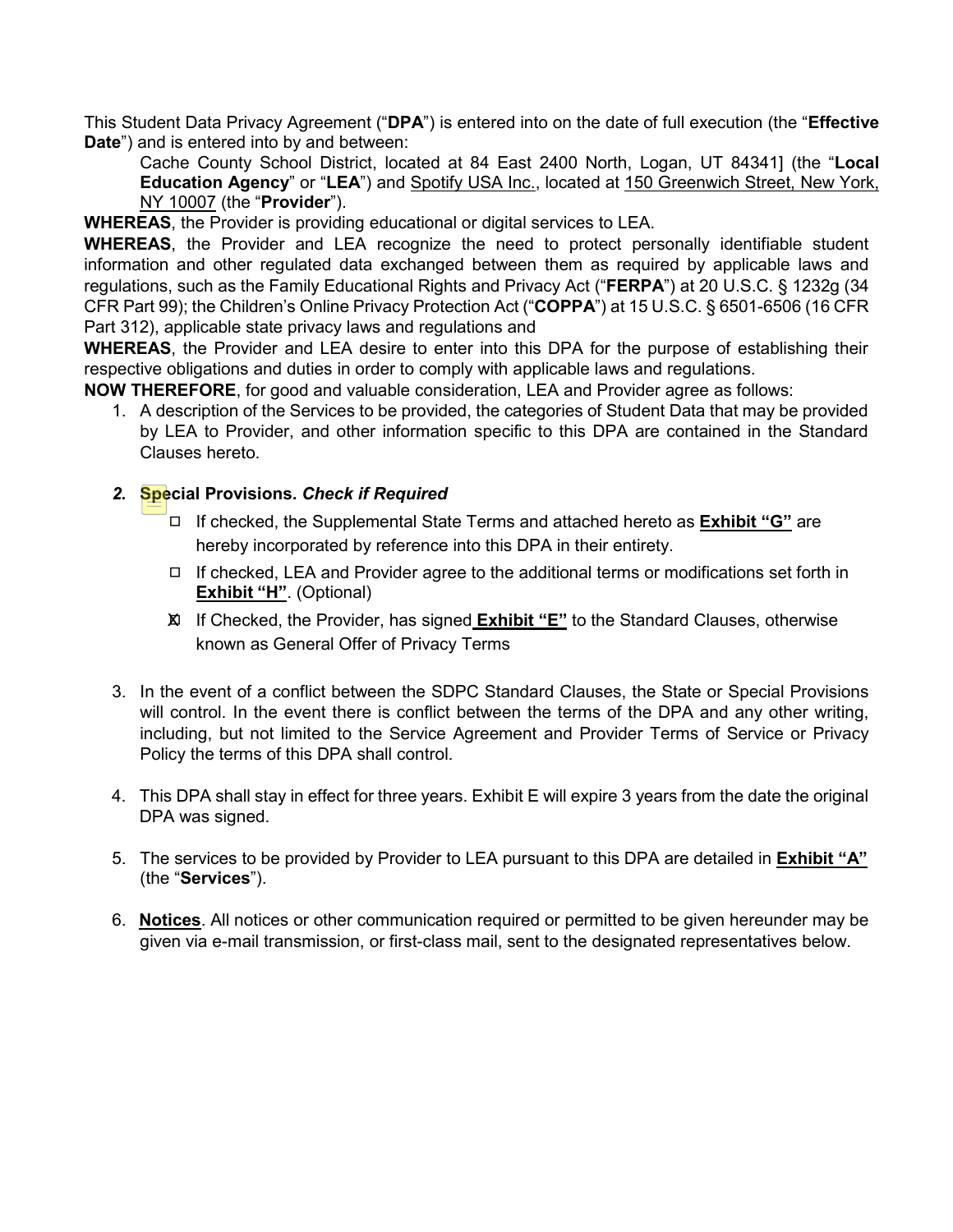The designated representative for the Provider for this DPA is:

Name: Michael Bell Title: Global Sales Manager, Soundtrap EDU

Address: 150 Greenwich St., Floor 62, New York, NY 10007

Phone: (332) 201-0361 Email: mbell@spotify.com

The designated representative for the LEA for this DPA is:

Name: Robyn Hedgecock **Title: Student Data Security** 

Address: 84 East 2400 North, Logan, UT 84341

Phone: 435-752-3925 ext. 2016 Email: robyn.hedgecock@ccsdut.org

**IN WITNESS WHEREOF**, LEA and Provider execute this DPA as of the Effective Date.

### **LEA [School District Name]**

Hedgecock By:

Date: August 5, 2021

Printed Name: Robyn Hedgecock **Title/Position: Student Data Security** 

#### **Spotify USA Inc.**

By: Michael Bell

Date: Aug 11, 2021

Printed Name: Michael Bell

Title/Position: Global Sales Manager, Soundtrap EDU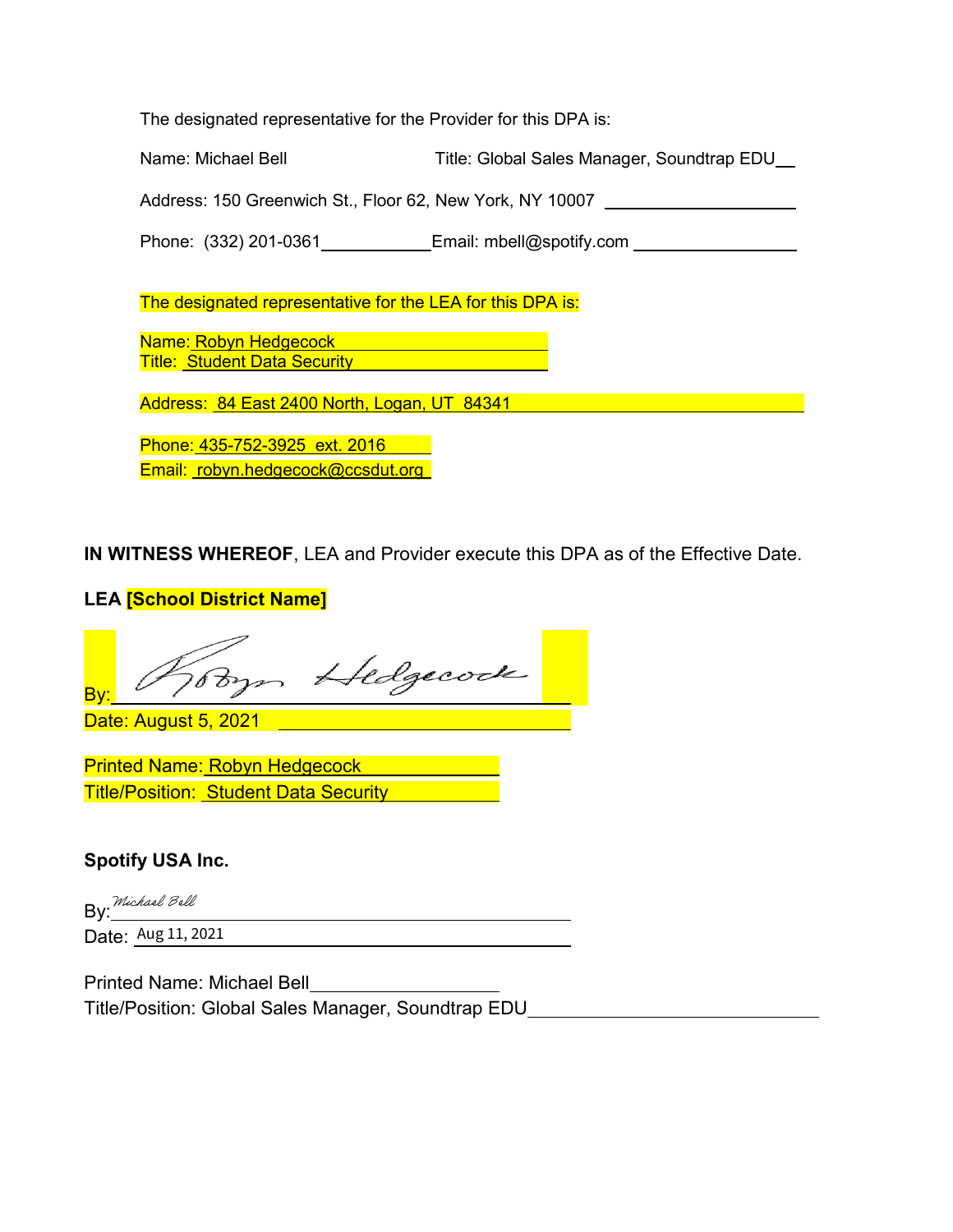#### **STANDARD CLAUSES**

Version 3.0

#### **ARTICLE I: PURPOSE AND SCOPE**

- **1. Purpose of DPA**. The purpose of this DPA is to describe the duties and responsibilities to protect Student Data including compliance with all applicable federal, state, and local privacy laws, rules, and regulations, all as may be amended from time to time. In performing these services, the Provider shall be considered a School Official with a legitimate educational interest, and performing services otherwise provided by the LEA. Provider shall be under the direct control and supervision of the LEA, with respect to its use of Student Data
- **2. Student Data to Be Provided**. In order to perform the Services described above, LEA shall provide Student Data as identified in the Schedule of Data, attached hereto as **Exhibit "B"**.
- **3. DPA Definitions**. The definition of terms used in this DPA is found in **Exhibit "C".** In the event of a conflict, definitions used in this DPA shall prevail over terms used in any other writing, including, but not limited to the Service Agreement, Terms of Service, Privacy Policies etc.

#### **ARTICLE II: DATA OWNERSHIP AND AUTHORIZED ACCESS**

- **1. Student Data Property of LEA**. All Student Data transmitted to the Provider pursuant to the Service Agreement is and will continue to be the property of and under the control of the LEA. The Provider further acknowledges and agrees that all copies of such Student Data transmitted to the Provider, including any modifications or additions or any portion thereof from any source, are subject to the provisions of this DPA in the same manner as the original Student Data. The Parties agree that as between them, all rights, including all intellectual property rights in and to Student Data contemplated per the Service Agreement, shall remain the exclusive property of the LEA. For the purposes of FERPA, the Provider shall be considered a School Official, under the control and direction of the LEA as it pertains to the use of Student Data, notwithstanding the above.
- **2. Parent Access**. To the extent required by law the LEA shall establish reasonable procedures by which a parent, legal guardian, or eligible student may review Education Records and/or Student Data correct erroneous information, and procedures for the transfer of student-generated content to a personal account, consistent with the functionality of services. Provider shall respond in a reasonably timely manner (and no later than forty five (45) days from the date of the request or pursuant to the time frame required under state law for an LEA to respond to a parent or student, whichever is sooner) to the LEA's request for Student Data in a student's records held by the Provider to view or correct as necessary. In the event that a parent of a student or other individual contacts the Provider to review any of the Student Data accessed pursuant to the Services, the Provider shall refer the parent or individual to the LEA, who will follow the necessary and proper procedures regarding the requested information.
- **3. Separate Account**. If Student-Generated Content is stored or maintained by the Provider, Provider shall, at the request of the LEA, transfer, or provide a mechanism for the LEA to transfer, said Student- Generated Content to a separate account created by the student. For clarity, the student must be at the age of consent for data processing in their jurisdiction in order to request a transfer to a non-school account. All students under the age of consent for data processing in their jurisdiction may only request transfer of their Student-Generated Content to another school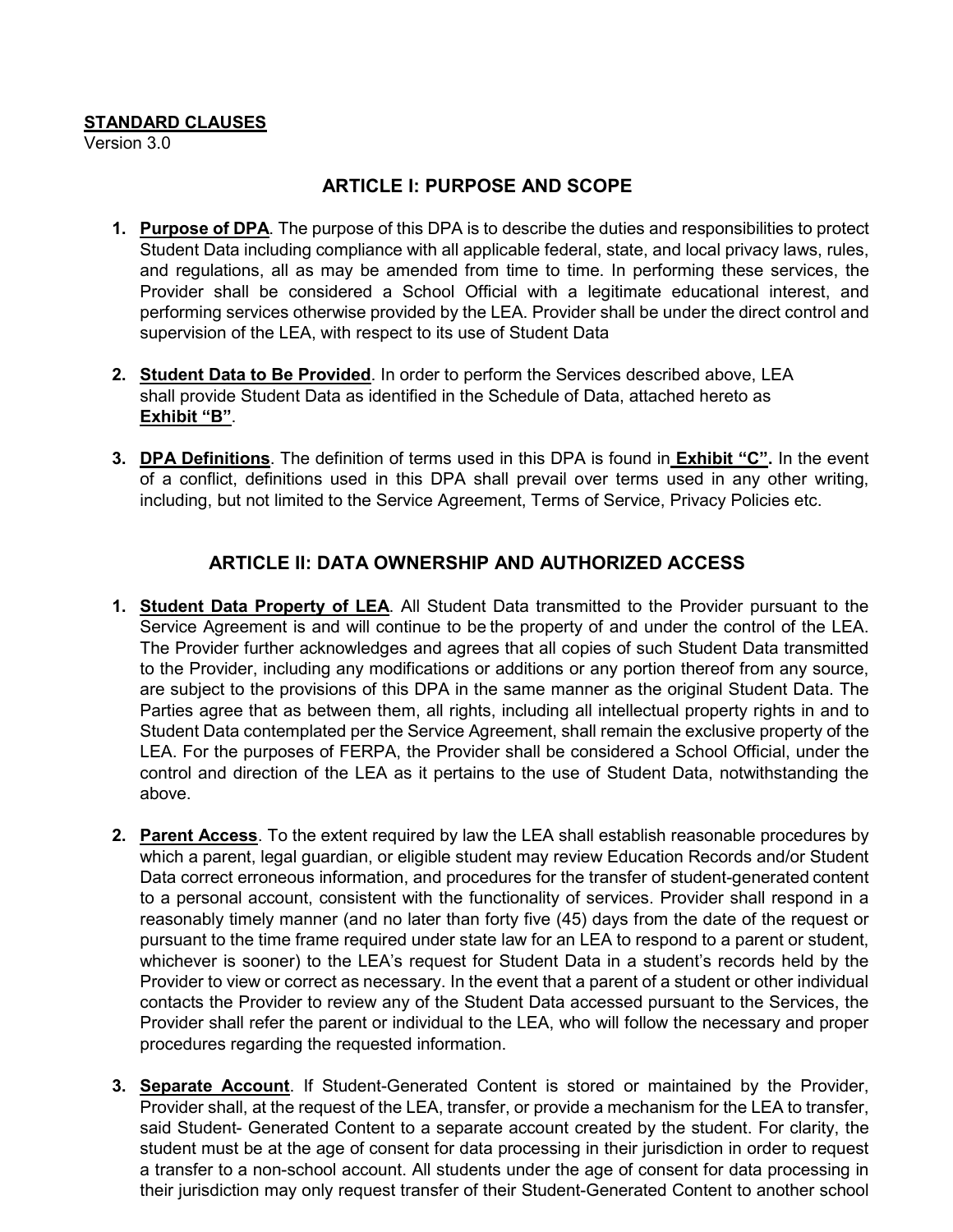account.

- **4. Law Enforcement Requests**. Should law enforcement or other government entities ("Requesting Party(ies)") contact Provider with a request for Student Data held by the Provider pursuant to the Services, the Provider shall notify the LEA in advance of a compelled disclosure to the Requesting Party, unless lawfully directed by the Requesting Party not to inform the LEA of the request.
- **5. Subprocessors**. Provider shall enter into written agreements with all Subprocessors performing functions for the Provider in order for the Provider to provide the Services pursuant to the Service Agreement, whereby the Subprocessors agree to protect Student Data in a manner no less stringent than the terms of this DPA.

## **ARTICLE III: DUTIES OF LEA**

- **1. Provide Data in Compliance with Applicable Laws**. LEA shall provide Student Data for the purposes of obtaining the Services in compliance with all applicable federal, state, and local privacy laws, rules, and regulations, all as may be amended from time to time.
- **2. Annual Notification of Rights**. If the LEA has a policy of disclosing Education Records and/or Student Data under FERPA (34 CFR § 99.31(a)(1)), LEA shall include a specification of criteria for determining who constitutes a school official and what constitutes a legitimate educational interest in its annual notification of rights.
- **3. Reasonable Precautions**. LEA shall take reasonable precautions to secure usernames, passwords, and any other means of gaining access to the services and hosted Student Data.
- **4. Unauthorized Access Notification**. LEA shall notify Provider promptly of any known unauthorized access. LEA will assist Provider in any efforts by Provider to investigate and respond to any unauthorized access.

#### **ARTICLE IV: DUTIES OF PROVIDER**

- **1. Privacy Compliance**. The Provider shall comply with all applicable federal, state, and local laws, rules, and regulations pertaining to Student Data privacy and security, all as may be amended from time to time.
- **2. Authorized Use**. The Student Data shared pursuant to the Service Agreement, including persistent unique identifiers, shall be used for no purpose other than the Services outlined in Exhibit A or stated in the Service Agreement and/or otherwise authorized under the statutes referred to herein this DPA.
- **3. Provider Employee Obligation**. Provider shall require all of Provider's employees and agents who have access to Student Data to comply with all applicable provisions of this DPA with respect to the Student Data shared under the Service Agreement. Provider agrees to require and maintain an appropriate confidentiality agreement from each employee or agent with access to Student Data pursuant to the Service Agreement.
- **4. No Disclosure**. Provider acknowledges and agrees that it shall not make any re-disclosure of any Student Data or any portion thereof, including without limitation, user content or other nonpublic information and/or personally identifiable information contained in the Student Data other than as directed or permitted by the LEA or this DPA. This prohibition against disclosure shall not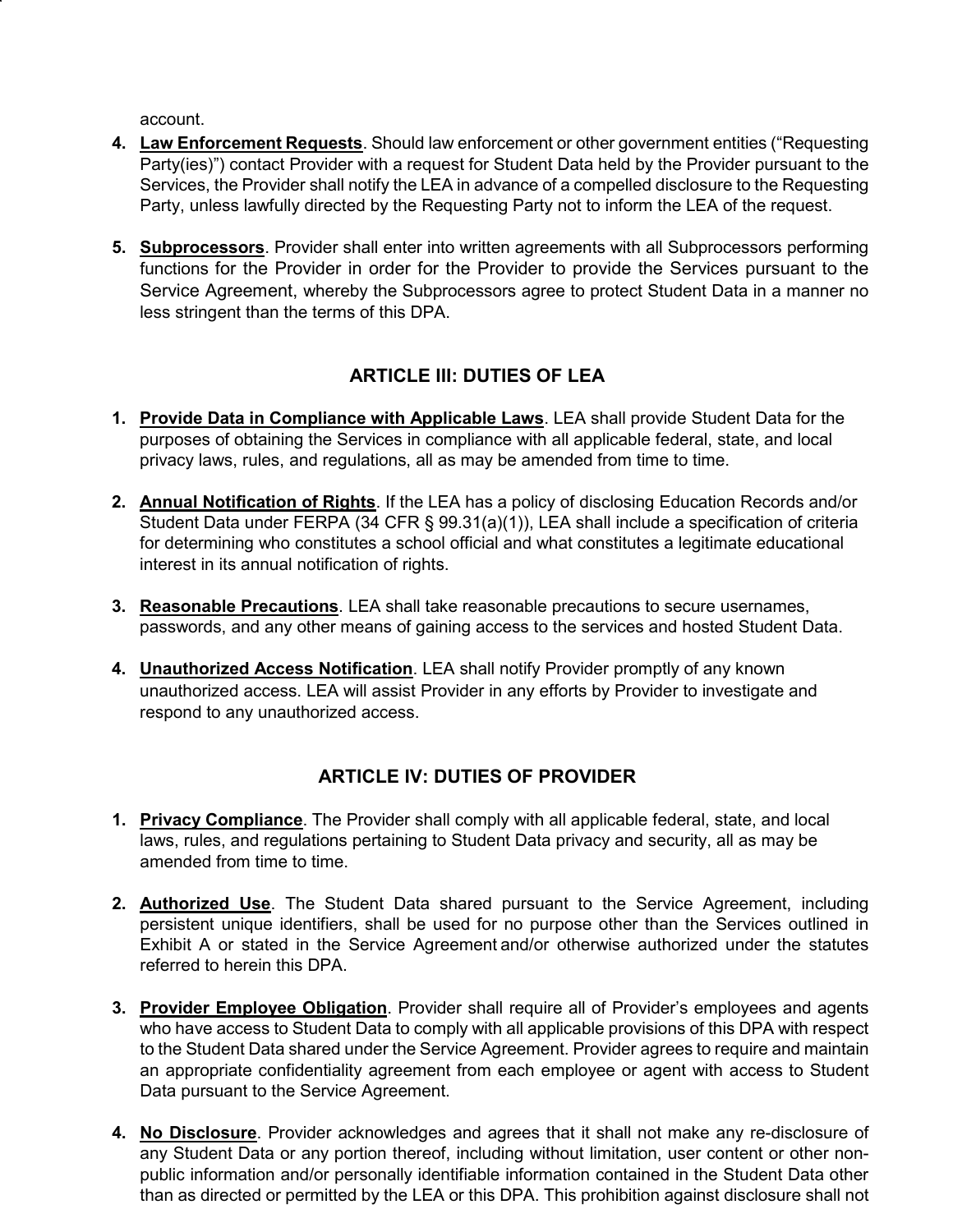apply to aggregate summaries of De-Identified information, Student Data disclosed pursuant to a lawfully issued subpoena or other legal process, or to subprocessors performing services on behalf of the Provider pursuant to this DPA. Provider will not Sell Student Data to any third party.

**5. De-Identified Data**: Provider agrees not to attempt to re-identify de-identified Student Data. De-Identified Data may be used by the Provider for those purposes allowed under FERPA and the following purposes:

(1) assisting the LEA or other governmental agencies in conducting research and other studies; and (2) research and development of the Provider's educational sites, services, or applications, and to demonstrate the effectiveness of the Services; and (3) for adaptive learning purpose and for customized student learning. Provider's use of De-Identified Data shall survive termination of this DPA or any request by LEA to return or destroy Student Data. Except for Subprocessors, Provider agrees not to transfer de- identified Student Data to any party unless (a) that party agrees in writing not to attempt re-identification, and (b) prior written notice has been given to the LEA who has provided prior written consent for such transfer. Prior to publishing any document that names the LEA explicitly or indirectly, the Provider shall obtain the LEA's written approval of the manner in which de-identified data is presented.

- **6. Disposition of Data**. Upon written request from the LEA, Provider shall dispose of or provide a mechanism for the LEA to transfer Student Data obtained under the Service Agreement, within sixty (60) days of the date of said request and according to a schedule and procedure as the Parties may reasonably agree. Upon termination of this DPA, if no written request from the LEA is received, Provider shall dispose of all Student Data after a reasonable amount of time. The duty to dispose of Student Data shall not extend to Student Data that had been De-Identified or placed in a separate student account pursuant to section II 3. The LEA may employ a "Directive for Disposition of Data" form, a copy of which is attached hereto as **Exhibit "D"**. If the LEA and Provider employ Exhibit "D," no further written request or notice is required on the part of either party prior to the disposition of Student Data described in Exhibit "D. Notwithstanding the foregoing, Provider shall not be required to dispose or return any computer records or files containing Student Data that have been created pursuant to its standard archiving or backup procedures, or contained in any archived electronic communications (e.g. emails). Provider may also retain a copy of Student Data if required by applicable law, rule or regulation. The confidentiality obligations contained in this Agreement shall apply to the archived and legally required copies so long as they exist.
- **7. Advertising Limitations.** Provider is prohibited from using, disclosing, or selling Student Data to (a) inform, influence, or enable Targeted Advertising; or (b) develop a profile of a student, family member/guardian or group, for any purpose other than providing the Service to LEA. This section does not prohibit Provider from using Student Data (i) for adaptive learning or customized student learning (including generating personalized learning recommendations); or (ii) to make product recommendations to teachers or LEA employees; or (iii) to notify account holders about new education product updates, features, or services or from otherwise using Student Data as permitted in this DPA and its accompanying exhibits.

#### **ARTICLE V: DATA PROVISIONS**

**1. Data Storage**. Where required by applicable law, Student Data shall be stored within the United States. Upon request of the LEA, Provider will provide a list of the locations where Student Data is stored.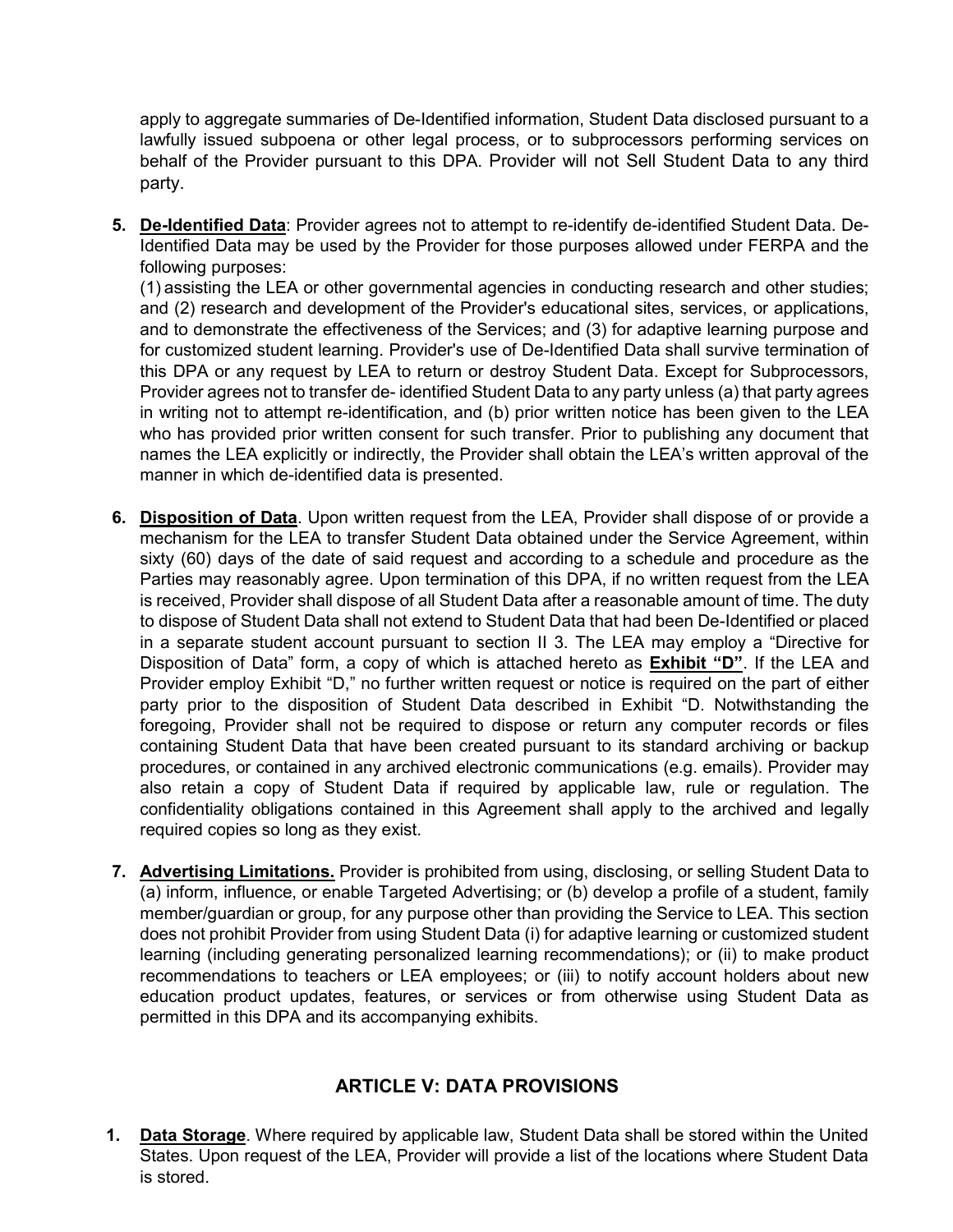- **2. Audits.** To the extent required by applicable law, no more than once a year, or following unauthorized access, upon receipt of a written request from the LEA with at least twenty  $(2 \ 0)$ business days' notice and upon the execution of an appropriate confidentiality agreement, the Provider will allow the LEA to audit the security and privacy measures that are in place to ensure protection of Student Data or any portion thereof as it pertains to the delivery of services to the LEA. Additionally, the Provider will cooperate reasonably with any local, state, or federal agency with oversight authority or jurisdiction in connection with any audit or investigation of the Provider and/or delivery of Services to students and/or LEA, and shall provide reasonable access to the Provider's facilities, staff, agents and LEA's Student Data and all records pertaining to the Provider, LEA and delivery of Services to the LEA. Failure to reasonably cooperate shall be deemed a material breach of the DPA.
- **3. Data Security**. The Provider agrees to utilize administrative, physical, and technical safeguards designed to protect Student Data from unauthorized access, disclosure, acquisition, destruction, use, or modification while in its possession. The Provider shall adhere to any applicable law relating to data security. The provider shall implement an adequate Cybersecurity Framework based on one of the nationally recognized standards set forth in **Exhibit "F"**. Exclusions, variations, or exemptions to the identified Cybersecurity Framework must be detailed in an attachment to **Exhibit "H"**. Additionally, Provider may choose to further detail its security programs and measures that augment or are in addition to the Cybersecurity Framework in **Exhibit "F"**. Provider shall provide, in the Standard Schedule to the DPA, contact information of an employee who LEA may contact if there are any data security concerns or questions.
- **4. Data Breach**. In the event of an unauthorized release, disclosure or acquisition of Student Data that compromises the security, confidentiality or integrity of the Student Data maintained by the Provider the Provider shall provide notification to LEA within seventy-two (72) hours of confirmation of the incident, unless notification within this time limit would disrupt investigation of the incident by law enforcement. In such an event, notification shall be made within a reasonable time after the incident. Provider shall follow the following process:
	- (1) The security breach notification described above shall include, at a minimum, the following information to the extent known by the Provider and as it becomes available:
		- i. The name and contact information of the reporting LEA subject to this section.
		- ii. A list of the types of personal information that were or are reasonably believed to have been the subject of a breach.
		- iii. If the information is possible to determine at the time the notice is provided, then either

(1) the date of the breach, (2) the estimated date of the breach, or (3) the date range within which the breach occurred. The notification shall also include the date of the notice.

- iv. Whether the notification was delayed as a result of a law enforcement investigation, if that information is possible to determine at the time the notice is provided; and
- v. A general description of the breach incident, if that information is possible to determine at the time the notice is provided.
- (2) Provider agrees to adhere to all federal and state requirements with respect to a data breach related to the Student Data, including, when appropriate or required, the required responsibilities and procedures for notification and mitigation of any such data breach.
- (3) Provider further acknowledges and agrees to have a written incident response plan that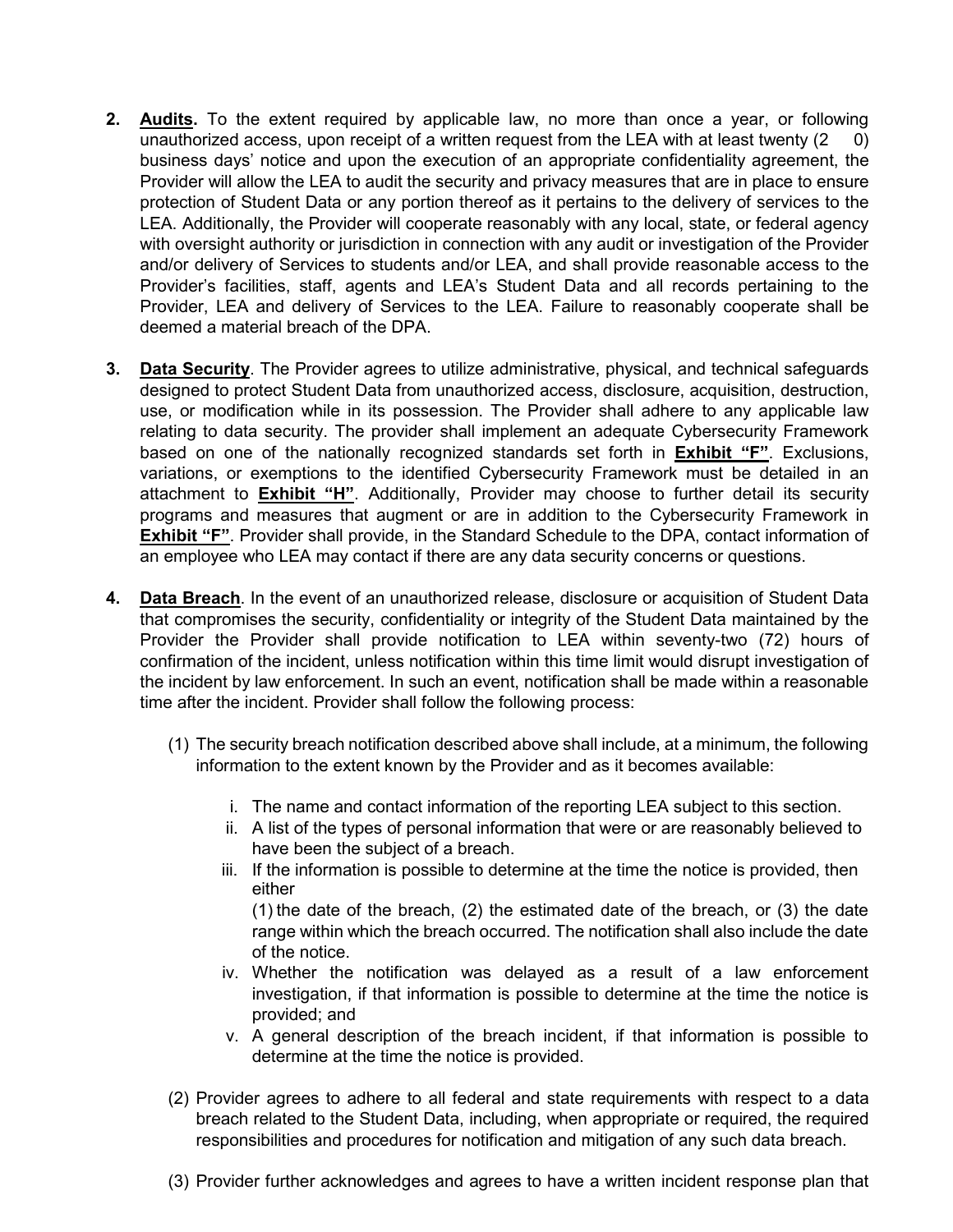reflects best practices and is consistent with industry standards and federal and state law for responding to a data breach, breach of security, privacy incident or unauthorized acquisition or use of Student Data or any portion thereof, including personally identifiable information and agrees to provide LEA, upon request, with a summary of said written incident response plan.

- (4) LEA shall provide notice and facts surrounding the breach to the affected students, parents or guardians.
- (5) In the event of a breach originating from LEA's use of the Service, Provider shall cooperate with LEA to the extent necessary to expeditiously secure Student Data.

#### **ARTICLE VI: GENERAL OFFER OF TERMS**

Provider may, by signing the attached form of "General Offer of Privacy Terms" (General Offer, attached hereto as **Exhibit "E"**), be bound by the terms of **Exhibit "E"** to any other LEA who signs the acceptance on said Exhibit. The form is limited by the terms and conditions described therein.

#### **ARTICLE VII: MISCELLANEOUS**

- **1. Termination**. In the event that either Party seeks to terminate this DPA, they may do so by mutual written consent so long as the Service Agreement has lapsed or has been terminated. Either party may terminate this DPA and any Service Agreement or contract if the other party breaches any terms of this DPA.
- **2. Effect of Termination Survival**. If the Service Agreement is terminated, the Provider shall destroy all of LEA's Student Data pursuant to Article IV, section 6.
- **3. Priority of Agreements**. This DPA shall govern the treatment of Student Data in order to comply with the privacy protections, including those found in FERPA and all applicable privacy statutes identified in this DPA. In the event there is conflict between the terms of the DPA and the Service Agreement, Terms of Service, Privacy Policies, or with any other bid/RFP, license agreement, or writing, the terms of this DPA shall apply and take precedence. In the event of a conflict between **Exhibit H**, the SDPC Standard Clauses, and/or the Supplemental State Terms, **Exhibit H** will control, followed by the Supplemental State Terms. Except as described in this paragraph herein, all other provisions of the Service Agreement shall remain in effect.
- **4. Entire Agreement**. This DPA and the Service Agreement constitute the entire agreement of the Parties relating to the subject matter hereof and supersedes all prior communications, representations, or agreements, oral or written, by the Parties relating thereto. This DPA may be amended and the observance of any provision of this DPA may be waived (either generally or in any particular instance and either retroactively or prospectively) only with the signed written consent of both Parties. Neither failure nor delay on the part of any Party in exercising any right, power, or privilege hereunder shall operate as a waiver of such right, nor shall any single or partial exercise of any such right, power, or privilege preclude any further exercise thereof or the exercise of any other right, power, or privilege.
- **5. Severability**. Any provision of this DPA that is prohibited or unenforceable in any jurisdiction shall, as to such jurisdiction, be ineffective to the extent of such prohibition or unenforceability without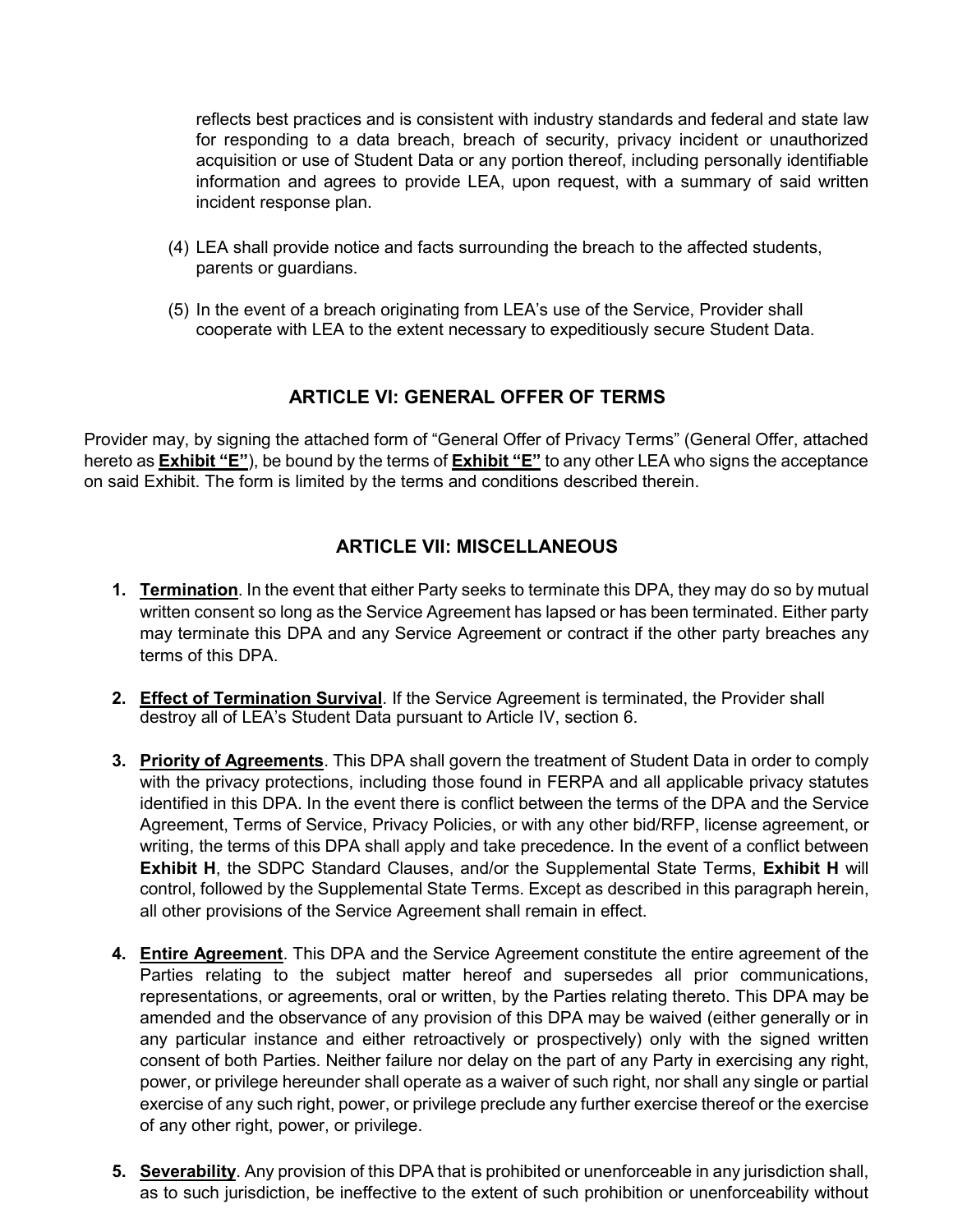invalidating the remaining provisions of this DPA, and any such prohibition or unenforceability in any jurisdiction shall not invalidate or render unenforceable such provision in any other jurisdiction. Notwithstanding the foregoing, if such provision could be more narrowly drawn so as not to be prohibited or unenforceable in such jurisdiction while, at the same time, maintaining the intent of the Parties, it shall, as to such jurisdiction, be so narrowly drawn without invalidating the remaining provisions of this DPA or affecting the validity or enforceability of such provision in any other jurisdiction.

- **6. Governing Law; Venue and Jurisdiction**. THIS DPA WILL BE GOVERNED BY AND CONSTRUED IN ACCORDANCE WITH THE LAWS OF THE STATE OF THE LEA, WITHOUT REGARD TO CONFLICTS OF LAW PRINCIPLES. EACH PARTY CONSENTS AND SUBMITS TO THE SOLE AND EXCLUSIVE JURISDICTION TO THE STATE AND FEDERAL COURTS FOR THE COUNTY OF THE LEA FOR ANY DISPUTE ARISING OUT OF OR RELATING TO THIS DPA OR THE TRANSACTIONS CONTEMPLATED HEREBY.
- **7. Successors Bound**: This DPA is and shall be binding upon the respective successors in interest to Provider in the event of a merger, acquisition, consolidation or other business reorganization or sale of all or substantially all of the assets of such business In the event that the Provider sells, merges, or otherwise disposes of its business to a successor during the term of this DPA, the Provider shall provide written notice to the LEA no later than sixty (60) days after the closing date of sale, merger, or disposal. Such notice shall include a written, signed assurance that the successor will assume the obligations of the DPA and any obligations with respect to Student Data within the Service Agreement. The LEA has the authority to terminate the DPA if it disapproves of the successor to whom the Provider is selling, merging, or otherwise disposing of its business.
- **8. Authority.** Each party represents that it is authorized to bind to the terms of this DPA, including confidentiality and destruction of Student Data and any portion thereof contained therein, all related or associated institutions, individuals, employees or contractors who may have access to the Student Data and/or any portion thereof.
- **9. Waiver**. No delay or omission by either party to exercise any right hereunder shall be construed as a waiver of any such right and both parties reserve the right to exercise any such right from time to time, as often as may be deemed expedient.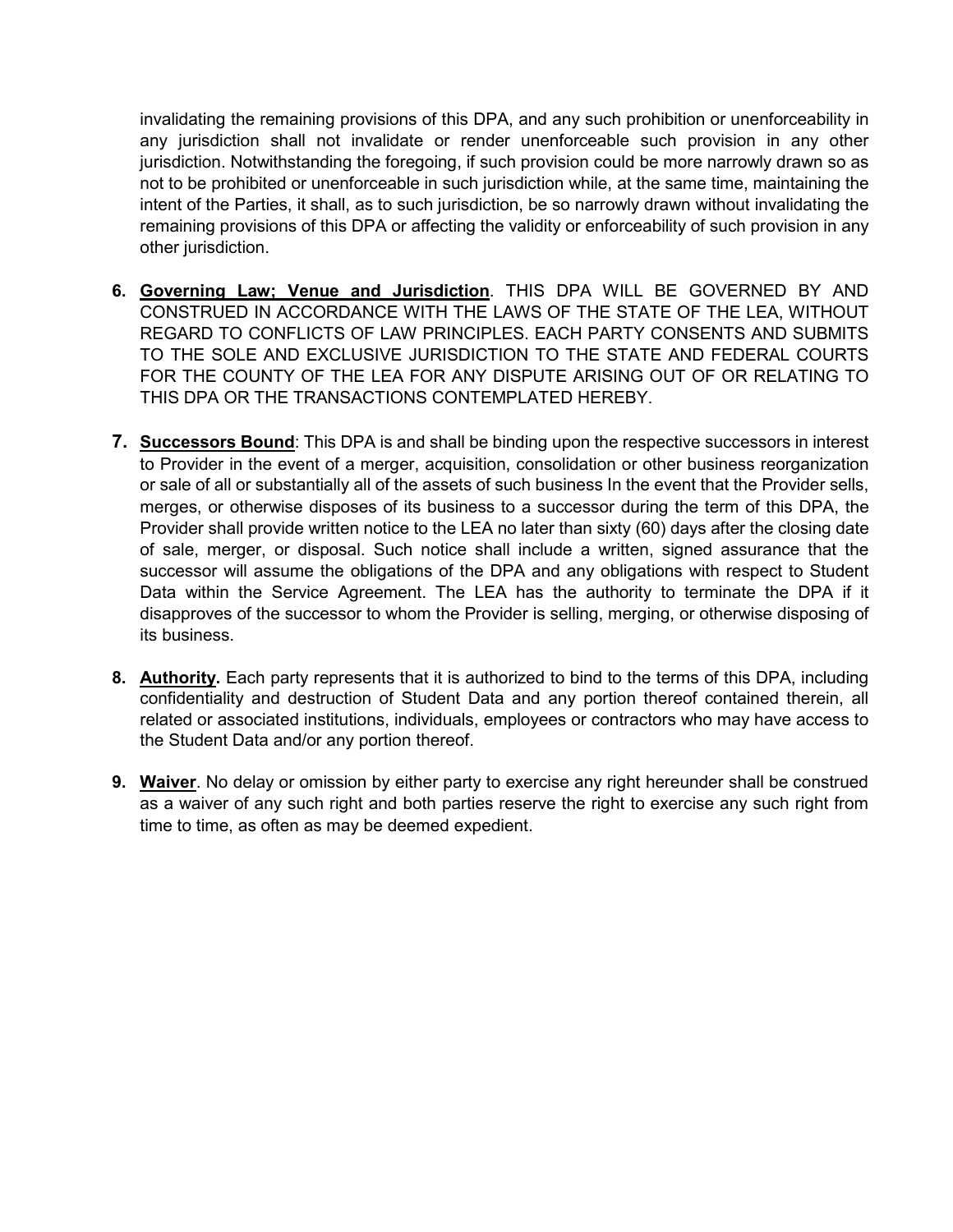#### **EXHIBIT "A" DESCRIPTION OF SERVICES**

Soundtrap for Education is an online audio recording studio, where teachers and students collaborate in a safe classroom using any device. Soundtrap for Education allows you to create a secure learning environment designed to ensure the safety of your students.

Soundtrap for Education has various loops, sound effects and virtual instruments, live video collaboration and feedback features. You can also connect keyboards, guitars, microphones and any other type of ancillary music equipment. Your students can create music in any genre, record a class choir ensemble, or produce podcasts.

Soundtrap for Education is currently used in over 200 countries from elementary school to university.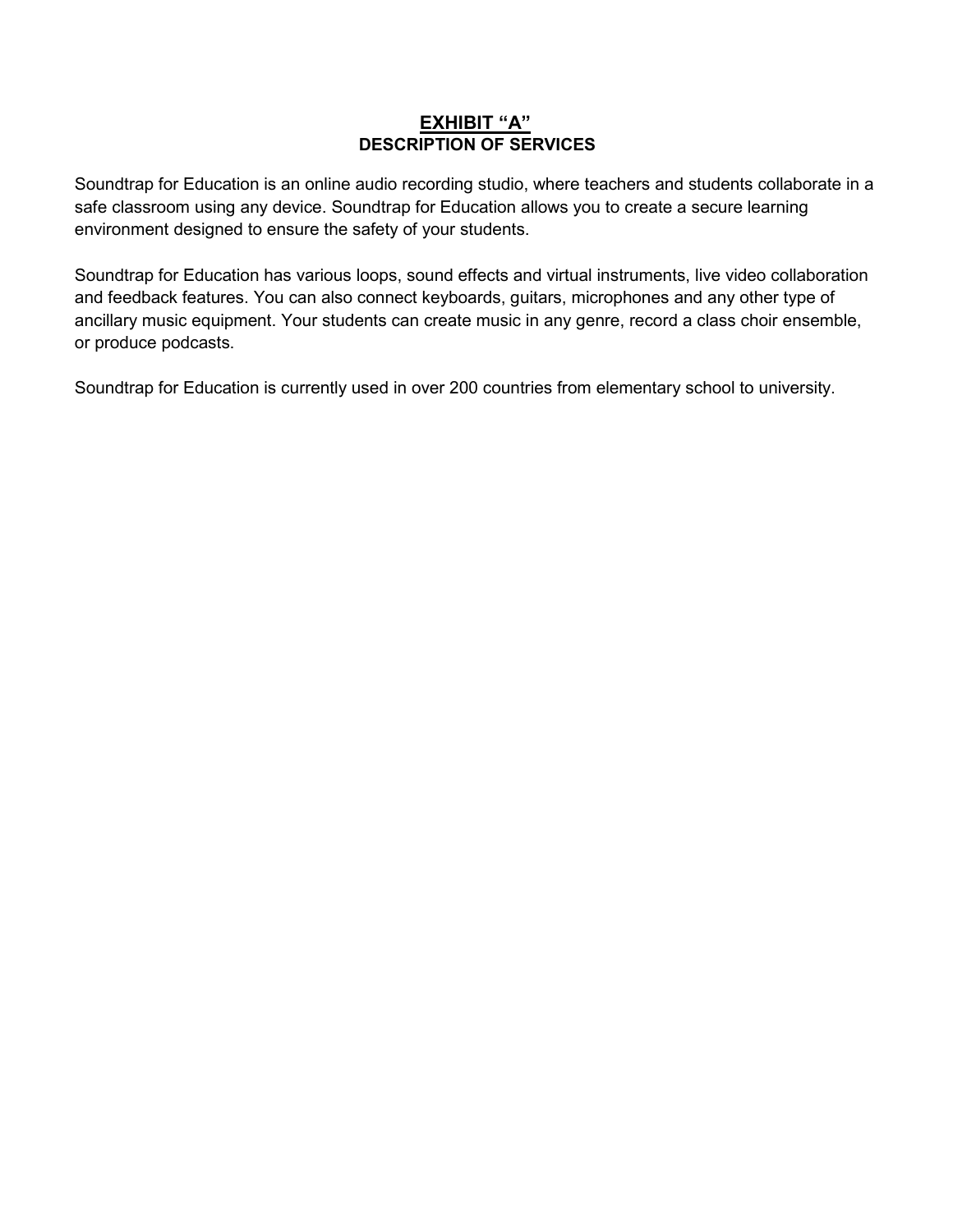#### **EXHIBIT "B" SCHEDULE OF DATA**

| <b>Category of Data</b><br><b>Elements</b>  |                                                                                                          | <b>Check if Used</b><br>by Your<br><b>System</b> |
|---------------------------------------------|----------------------------------------------------------------------------------------------------------|--------------------------------------------------|
| <b>Application Technology</b>               | IP Addresses of users, Use of cookies, etc.                                                              | X                                                |
| Meta Data                                   | Other application technology meta data-Please specify:<br>LMS connection-related meta data (provider ID) | X                                                |
| <b>Application Use</b><br><b>Statistics</b> | Meta data on user interaction with application                                                           | X                                                |
| Assessment                                  | Standardized test scores                                                                                 |                                                  |
|                                             | Observation data                                                                                         |                                                  |
|                                             | Other assessment data-Please specify:                                                                    |                                                  |
| Attendance                                  | Student school (daily) attendance data                                                                   |                                                  |
|                                             | Student class attendance data                                                                            |                                                  |
| Communications                              | Online communications captured (emails, blog entries)                                                    | X<br>Internal chat only                          |
| Conduct                                     | Conduct or behavioral data                                                                               |                                                  |
| Demographics                                | Date of Birth                                                                                            |                                                  |
|                                             | Place of Birth                                                                                           |                                                  |
|                                             | Gender                                                                                                   |                                                  |
|                                             | Ethnicity or race                                                                                        |                                                  |
|                                             | Language information (native, or primary language spoken<br>by<br>student)                               |                                                  |
|                                             | Other demographic information-Please specify:                                                            |                                                  |
| Enrollment                                  | Student school enrollment                                                                                |                                                  |
|                                             | Student grade level                                                                                      |                                                  |
|                                             | Homeroom                                                                                                 |                                                  |
|                                             | Guidance counselor                                                                                       |                                                  |
|                                             | Specific curriculum programs                                                                             |                                                  |
|                                             | Year of graduation                                                                                       |                                                  |
|                                             | Other enrollment information-Please specify:                                                             |                                                  |
| Parent/Guardian                             | <b>Address</b>                                                                                           |                                                  |
| <b>Contact Information</b>                  | Email                                                                                                    |                                                  |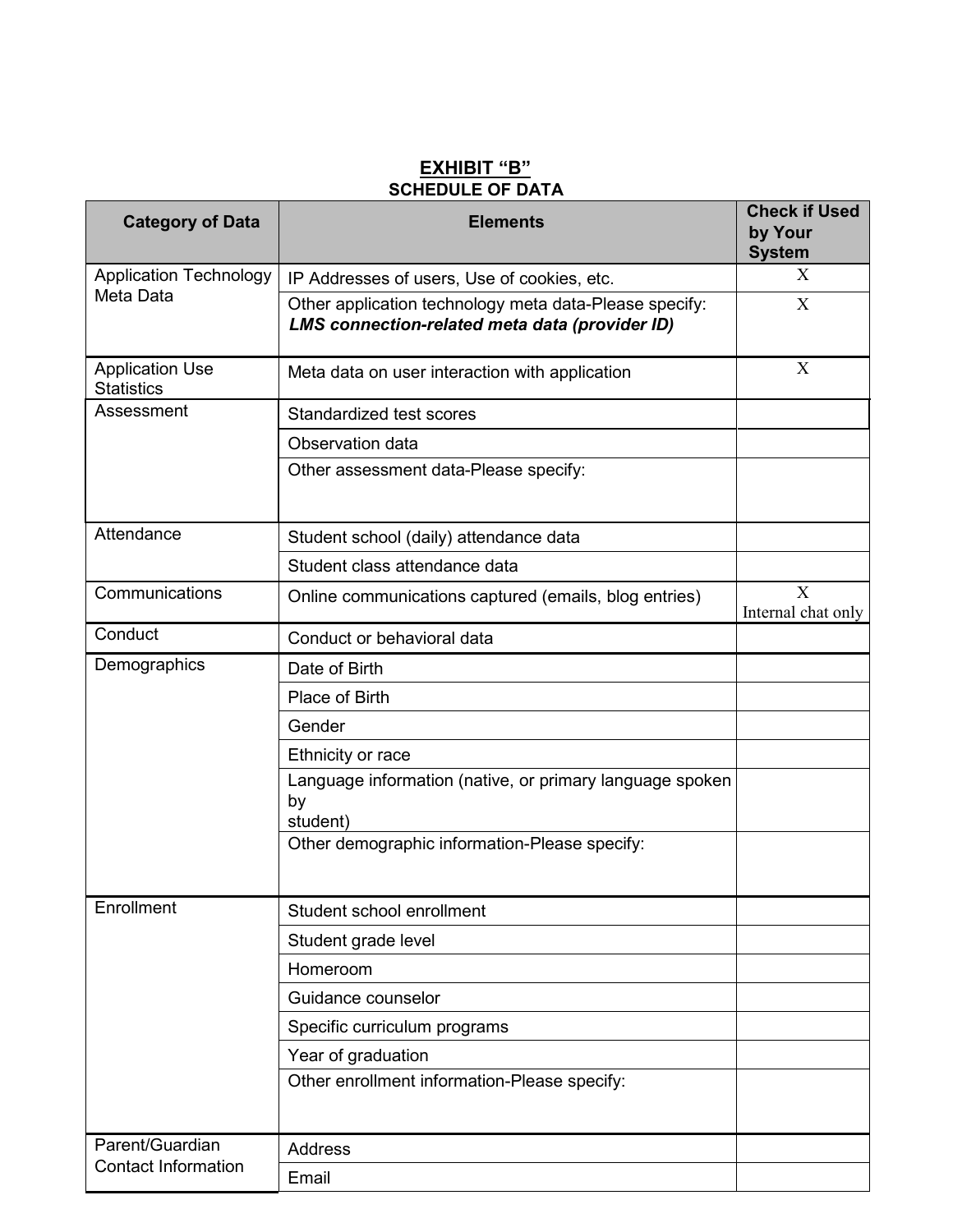|--|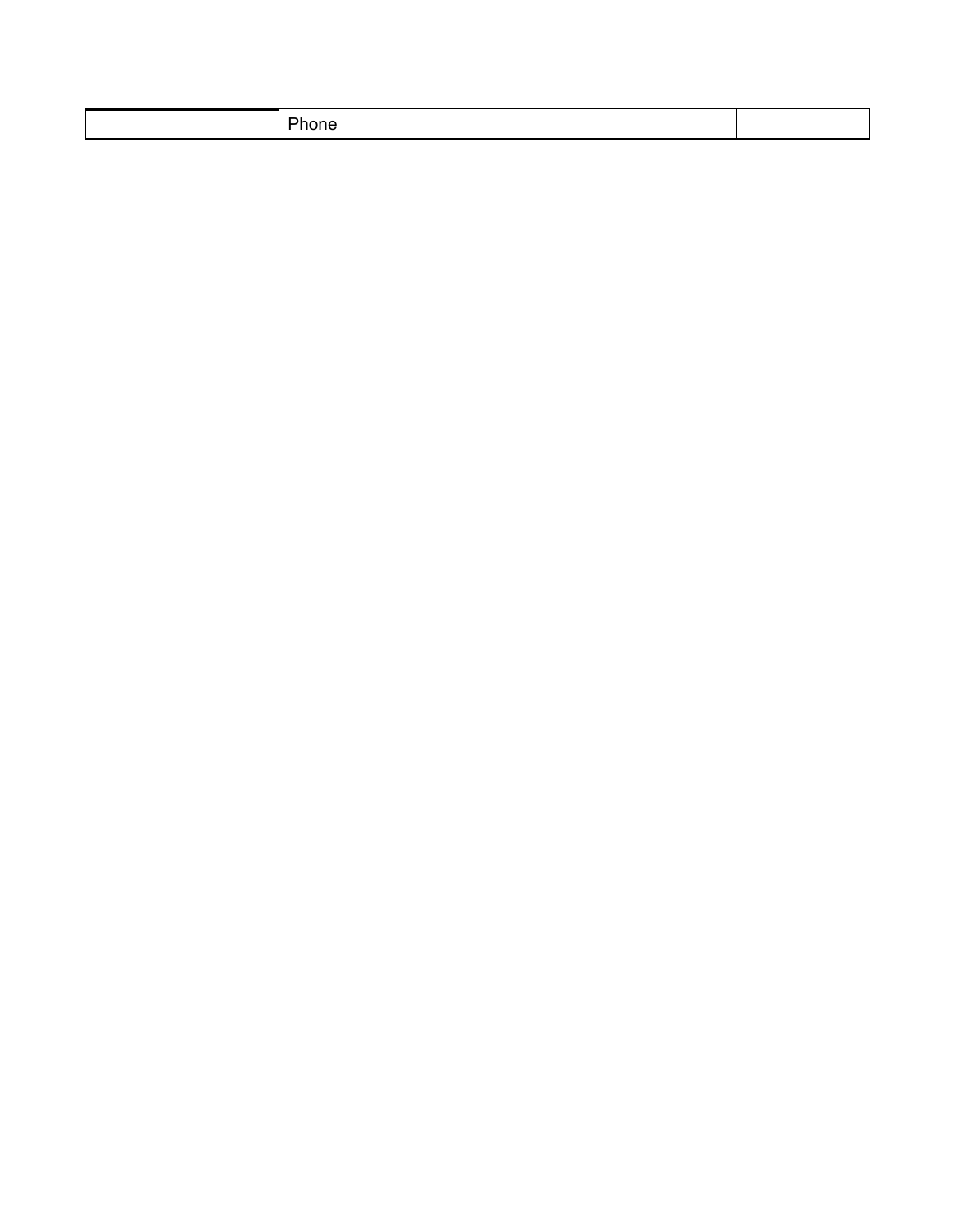| <b>Category of Data</b>                                                                                                        | <b>Elements</b>                                                                                                                  |   |
|--------------------------------------------------------------------------------------------------------------------------------|----------------------------------------------------------------------------------------------------------------------------------|---|
| Parent/Guardian ID                                                                                                             | Parent ID number (created to link parents to students)                                                                           |   |
| Parent/Guardian Name                                                                                                           | First and/or Last                                                                                                                |   |
| Schedule                                                                                                                       | Student scheduled courses                                                                                                        |   |
|                                                                                                                                | Teacher names                                                                                                                    |   |
| Special Indicator                                                                                                              | English language learner information                                                                                             |   |
|                                                                                                                                | Low income status                                                                                                                |   |
|                                                                                                                                | Medical alerts/ health data                                                                                                      |   |
|                                                                                                                                | Student disability information                                                                                                   |   |
|                                                                                                                                | Specialized education services (IEP or 504)                                                                                      |   |
|                                                                                                                                | Living situations (homeless/foster care)                                                                                         |   |
|                                                                                                                                | Other indicator information-Please specify:                                                                                      |   |
| <b>Student</b>                                                                                                                 | <b>Address</b>                                                                                                                   |   |
| Contact<br>Information                                                                                                         | Email                                                                                                                            | X |
|                                                                                                                                | Phone                                                                                                                            |   |
| <b>Student Identifiers</b>                                                                                                     | Local (School district) ID number                                                                                                |   |
|                                                                                                                                | State ID number                                                                                                                  |   |
|                                                                                                                                | Provider/App assigned student ID number                                                                                          |   |
|                                                                                                                                | Student app username                                                                                                             |   |
|                                                                                                                                | Student app passwords                                                                                                            |   |
| <b>Student Name</b><br>First and/or Last                                                                                       |                                                                                                                                  |   |
| Student In<br>App<br>Performance                                                                                               | Program/application performance (typing program-<br>student types 60 wpm, reading program-student reads<br>below grade<br>level) |   |
| Academic or extracurricular activities a student may belong<br><b>Student Program</b><br>Membership<br>to<br>or participate in |                                                                                                                                  |   |
| <b>Student Survey</b><br>Student responses to surveys or questionnaires<br>Responses                                           |                                                                                                                                  |   |
| <b>Student work</b>                                                                                                            | Student generated content; writing, pictures, etc.                                                                               |   |
|                                                                                                                                | Other student work data -Please specify:                                                                                         |   |
| Transcript                                                                                                                     | Student course grades                                                                                                            |   |
|                                                                                                                                | Student course data                                                                                                              |   |
|                                                                                                                                | Student course grades/ performance scores                                                                                        |   |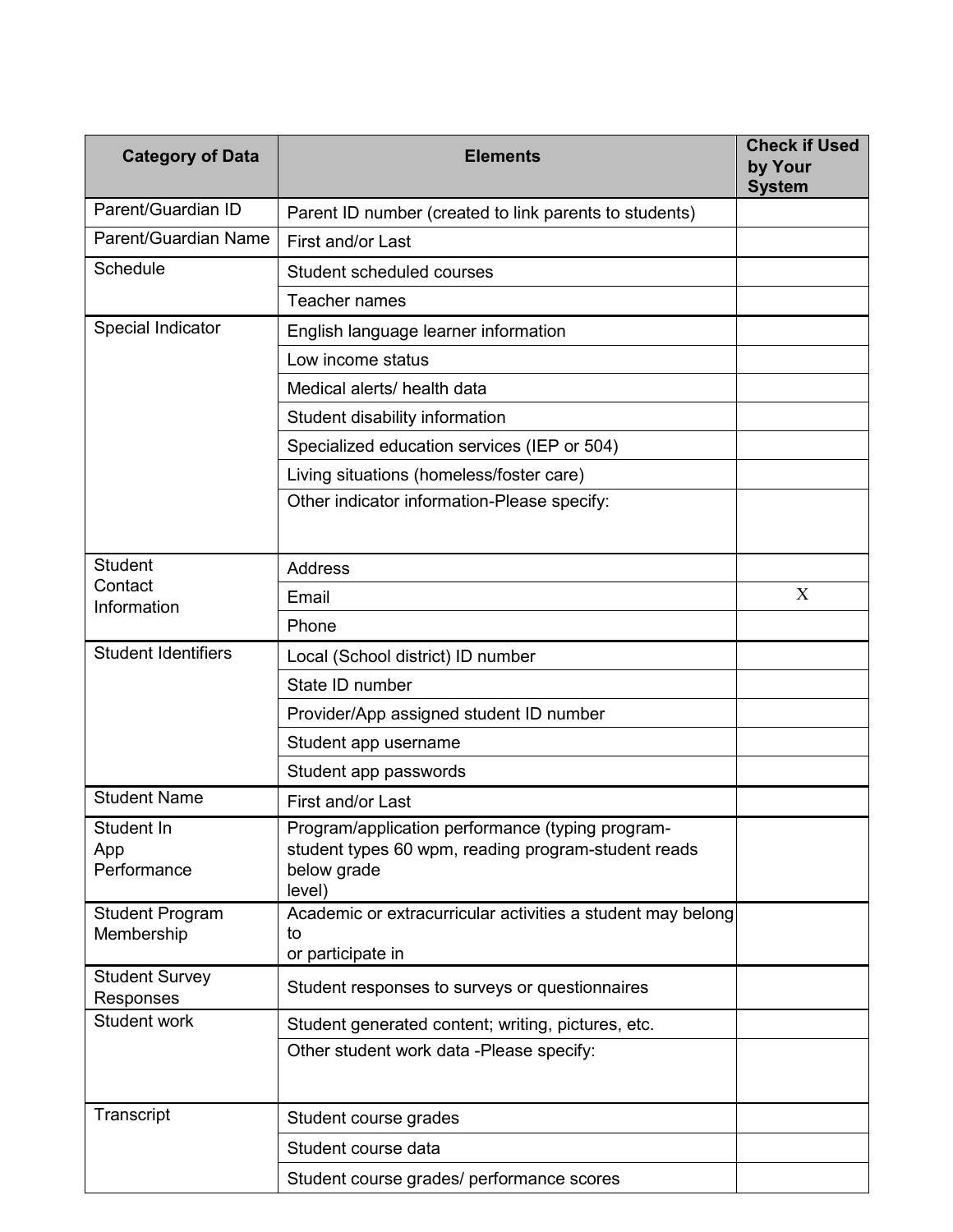| <b>Category of Data</b> | <b>Elements</b>                                                                                                                    | <b>Check if Used</b><br>by Your<br><b>System</b> |
|-------------------------|------------------------------------------------------------------------------------------------------------------------------------|--------------------------------------------------|
|                         | Other transcript data - Please specify:                                                                                            |                                                  |
| Transportation          | Student bus assignment                                                                                                             |                                                  |
|                         | Student pick up and/or drop off location                                                                                           |                                                  |
|                         | Student bus card ID number                                                                                                         |                                                  |
|                         | Other transportation data - Please specify:                                                                                        |                                                  |
| Other                   | Please list each additional data element used,<br>stored, or collected by your application:                                        |                                                  |
| None                    | No Student Data collected at this time. Provider<br>will immediately notify LEA if this designation is<br>no longer<br>applicable. |                                                  |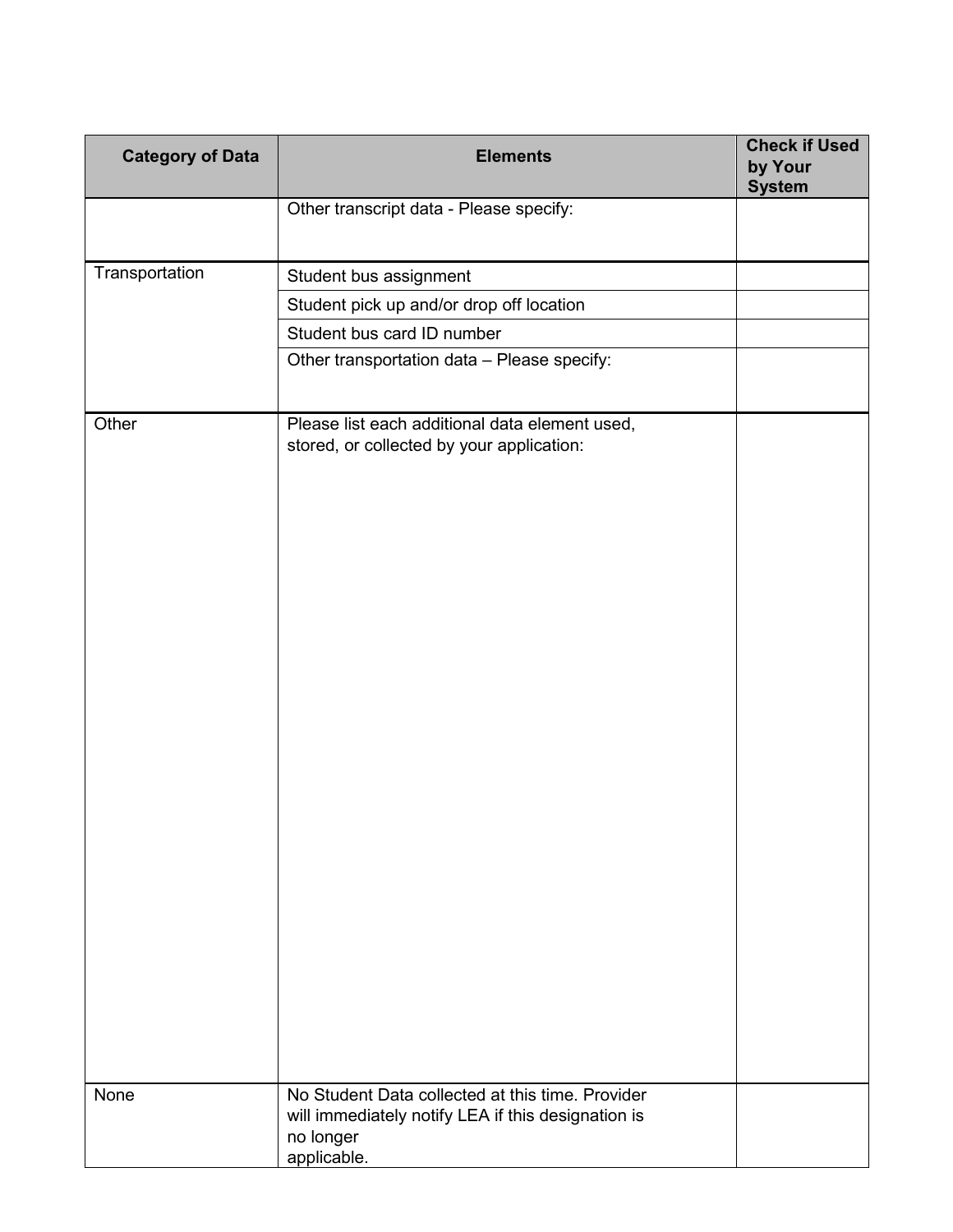#### **EXHIBIT "C" DEFINITIONS**

**De-Identified Data and De-Identification**: Records and information are considered to be de-identified when all personally identifiable information has been removed or obscured, such that the remaining information does not reasonably identify a specific individual, including, but not limited to, any information that, alone or in combination is linkable to a specific student and provided that the educational agency, or other party, has made a reasonable determination that a student's identity is not personally identifiable, taking into account reasonable available information.

**Educational Records**: Educational Records are records, files, documents, and other materials directly related to a student and maintained by the school or local education agency, or by a person acting for such school or local education agency, including but not limited to, records encompassing all the material kept in the student's cumulative folder, such as general identifying data, records of attendance and of academic work completed, records of achievement, and results of evaluative tests, health data, disciplinary status, test protocols and individualized education programs.

**Metadata**: means information that provides meaning and context to other data being collected; including, but not limited to: date and time records and purpose of creation Metadata that have been stripped of all direct and indirect identifiers are not considered Personally Identifiable Information.

**Operator**: means the operator of an internet website, online service, online application, or mobile application with actual knowledge that the site, service, or application is used for K–12 school purposes. Any entity that operates an internet website, online service, online application, or mobile application that has entered into a signed, written agreement with an LEA to provide a service to that LEA shall be considered an "operator" for the purposes of this section.

**Originating** LEA: An LEA who originally executes the DPA in its entirety with the Provider.

**Provider**: For purposes of the DPA, the term "Provider" means provider of digital educational software or services, including cloud-based services, for the digital storage, management, and retrieval of Student Data. Within the DPA the term "Provider" includes the term "Third Party" and the term "Operator" as used in applicable state statutes.

**Student Generated Content**: The term "student-generated content" means materials or content created by a student in the services including, but not limited to, essays, research reports, portfolios, creative writing, music or other audio files, photographs, videos, and account information that enables ongoing ownership of student content.

**School Official**: For the purposes of this DPA and pursuant to 34 CFR § 99.31(b), a School Official is a contractor that: (1) Performs an institutional service or function for which the agency or institution would otherwise use employees; (2) Is under the direct control of the agency or institution with respect to the use and maintenance of Student Data including Education Records; and (3) Is subject to 34 CFR § 99.33(a) governing the use and re- disclosure of personally identifiable information from Education Records.

**Service Agreement**: Refers to the Contract, Purchase Order or Terms of Service or Terms of Use.

**Student Data**: Student Data includes any data, whether gathered by Provider or provided by LEA or its users, students, or students' parents/guardians, that is descriptive of the student including, but not limited to, information in the student's educational record or email, first and last name, birthdate, home or other physical address, telephone number, email address, or other information allowing physical or online contact, discipline records, videos, test results, special education data, juvenile dependency records,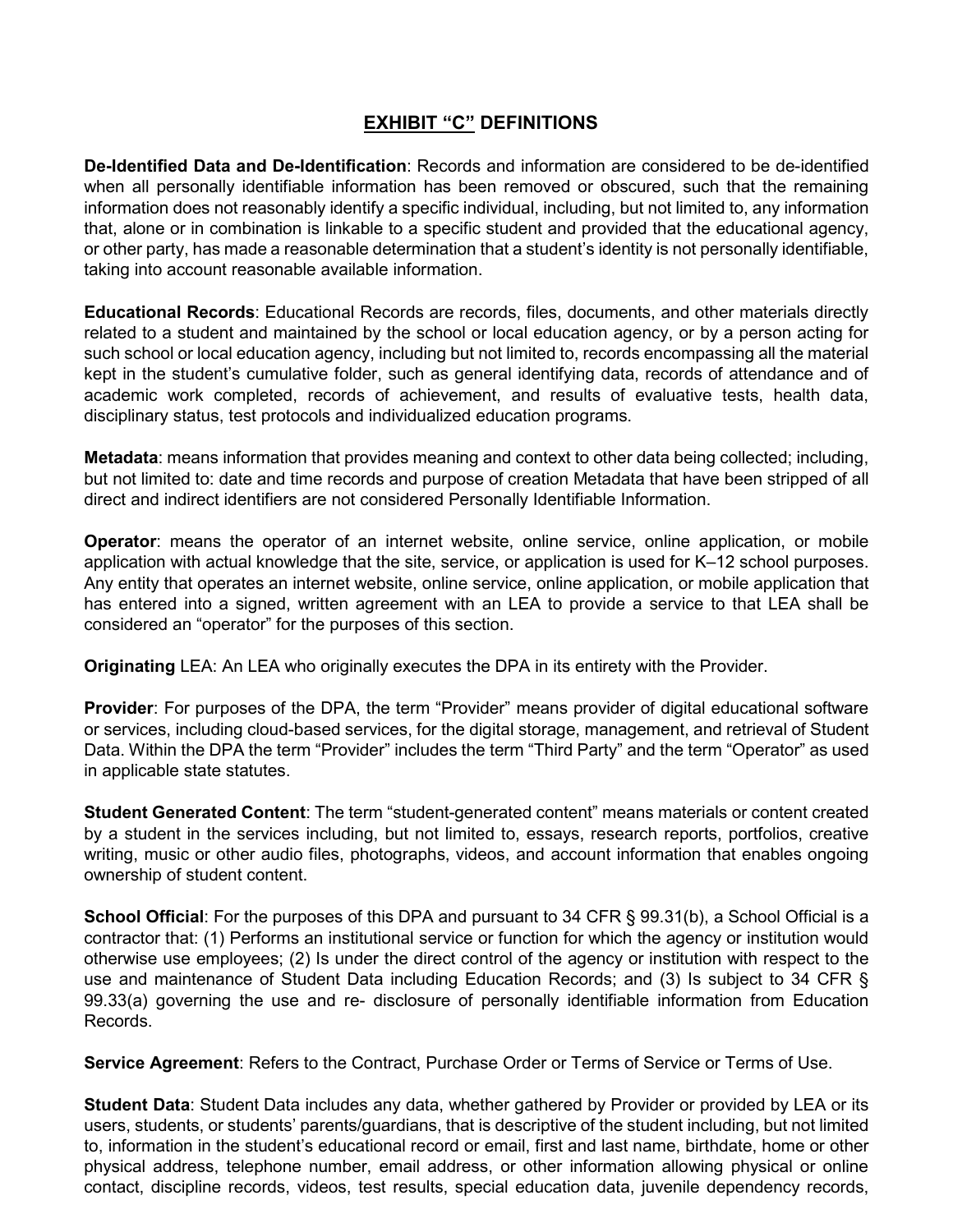grades, evaluations, criminal records, medical records, health records, social security numbers, biometric information, disabilities, socioeconomic information, individual purchasing behavior or preferences, food purchases, political affiliations, religious information, text messages, documents, student identifiers, search activity, photos, voice recordings, geolocation information, parents' names, or any other information or identification number that would provide information about a specific student. Student Data includes Meta Data. Student Data further includes "personally identifiable information (PII)," as defined in 34 C.F.R. § 99.3 and as defined under any applicable state law. Student Data shall constitute Education Records for the purposes of this DPA, and for the purposes of federal, state, and local laws and regulations. Student Data as specified in **Exhibit "B"** is confirmed to be collected or processed by the Provider pursuant to the Services. Student Data shall not constitute that information that has been anonymized or de-identified, or anonymous usage data regarding a student's use of Provider's services.

**Subprocessor:** For the purposes of this DPA, the term "Subprocessor" (sometimes referred to as the "Subcontractor") means a party other than LEA or Provider, who Provider uses for data collection, analytics, storage, or other service to operate and/or improve its service, and who has access to Student Data.

**Subscribing LEA**: An LEA that was not party to the original Service Agreement and who accepts the Provider's General Offer of Privacy Terms.

**Targeted Advertising:** means presenting an advertisement to a student where the selection of the advertisement is based on Student Data or inferred over time from the usage of the operator's Internet web site, online service or mobile application by such student or the retention of such student's online activities or requests over time for the purpose of targeting subsequent advertisements. "Targeted advertising" does not include any advertising to a student on an Internet web site based on the content of the web page or in response to a student's response or request for information or feedback.

**Third Party**: The term "Third Party" means a provider of digital educational software or services, including cloud- based services, for the digital storage, management, and retrieval of Education Records and/or Student Data, as that term is used in some state statutes. However, for the purpose of this DPA, the term "Third Party" when used to indicate the provider of digital educational software or services is replaced by the term "Provider."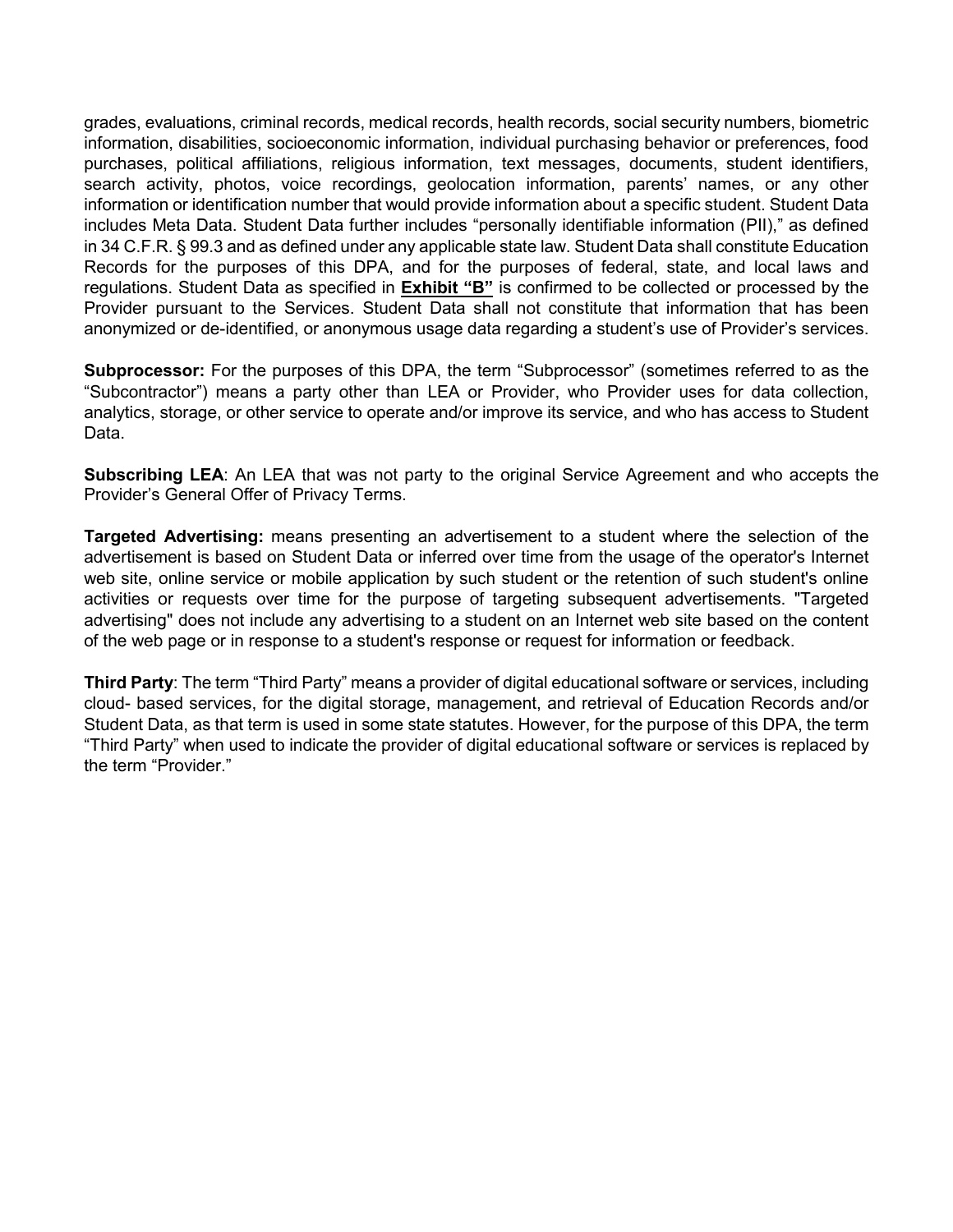#### **EXHIBIT "D" DIRECTIVE FOR DISPOSITION OF DATA**

Cache County School District Provider to dispose of data obtained by Provider pursuant to the terms of the Service Agreement between LEA and Provider. The terms of the Disposition are set forth below:

#### 1.Extent of Disposition

 Disposition is partial. The categories of data to be disposed of are set forth below or are found in an attachment to this Directive:

#### [**Insert categories of data here**] X

Disposition is Complete, except to the extent indicated in the Agreement. Disposition extends to all categories of data.

2. Nature of Disposition

 $\times$  \_Disposition shall be by destruction or deletion of data, in accordance with the Agreement. Disposition shall be by a transfer of data. The data shall be transferred to the following site as follows:

[**Insert or attach special instructions**]

3.Schedule of Disposition

Data shall be disposed of by the following date:

 $X$  As indicated by the Service Agreement.

By [**Insert Date**]

4.Signature

Jobyn Hedgecock

August 5, 2021

Authorized Representative of LEA Date

5.Verification of Disposition of Data

Authorized Representative of Company Date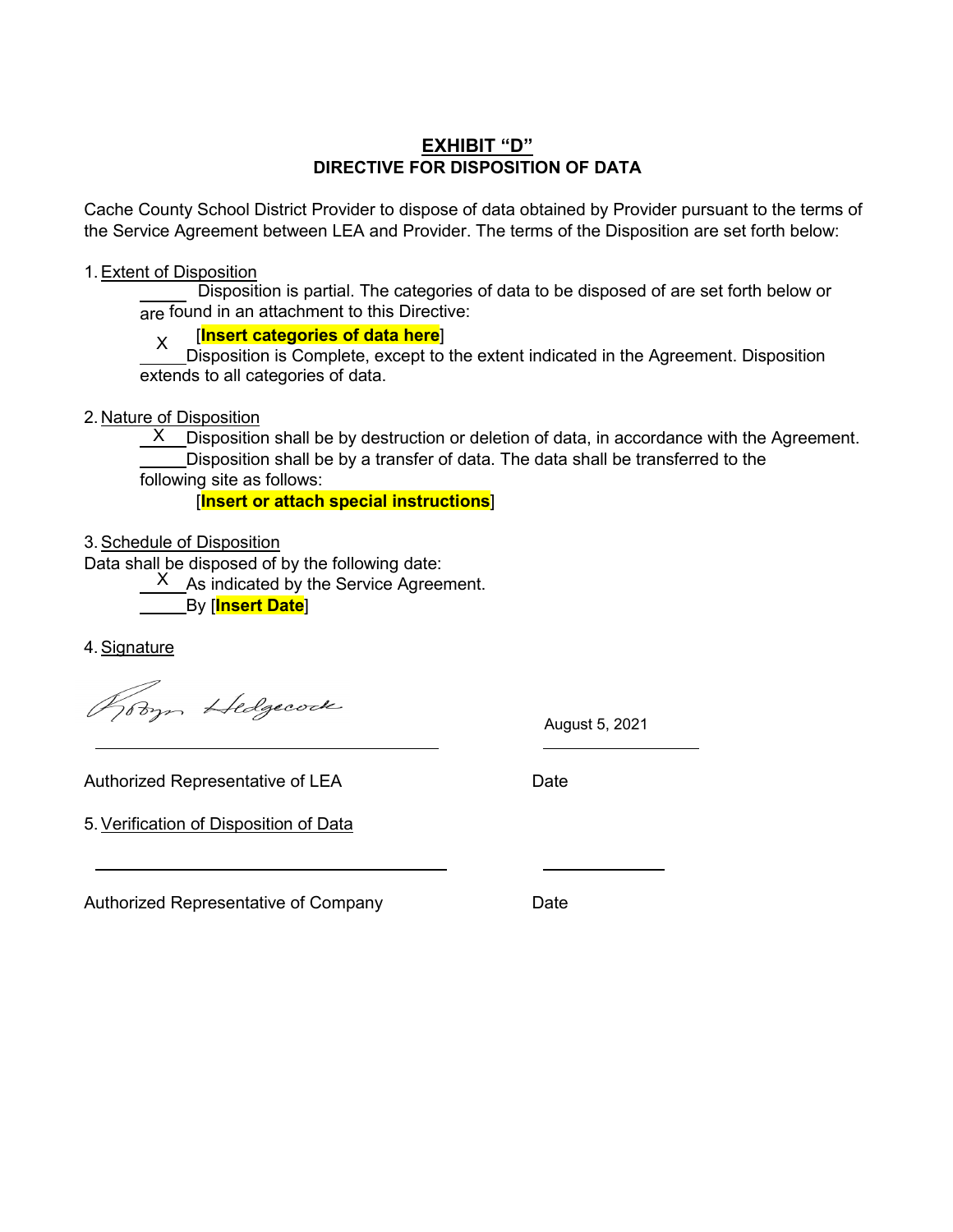#### **EXHIBIT "E" GENERAL OFFER OF PRIVACY TERMS**

#### **1. Offer of Terms**

Provider offers the same privacy protections found in this DPA between it and **Cache County School District** ("Originating LEA") which is dated 8/05/2021, to any other LEA ("Subscribing LEA") who accepts this General Offer of Privacy Terms ("General Offer") through its signature below. This General Offer shall extend only to privacy protections, and Provider's signature shall not necessarily bind Provider to other terms, such as price, term, or schedule of services, or to any other provision not addressed in this DPA. The Provider and the Subscribing LEA may also agree to change the data provided by Subscribing LEA to the Provider to suit the unique needs of the Subscribing LEA. The Provider may withdraw the General Offer in the event of: (1) a material change in the applicable privacy statues; (2) a material change in the services and products listed in the originating Service Agreement; or three (3) years after the date of Provider's signature to this Form. Subscribing LEAs should send the signed **Exhibit "E"** to Provider at the following email address:

#### **Spotify USA Inc.**

 $BY:$ Michael Bell

Date: Aug 11, 2021

Printed Name: Michael Bell

[**Insert Name of Subscribing LEA**]

Title/Position: Global Sales Manager, Soundtrap EDU

#### **2.Subscribing LEA**

A Subscribing LEA, by signing a separate Service Agreement with Provider, and by its signature below, accepts the General Offer of Privacy Terms. The Subscribing LEA and the Provider shall therefore be bound by the same terms of this DPA for the term of the DPA between the Cache County School District and the Provider. \*\*PRIOR TO ITS EFFECTIVENESS, SUBSCRIBING LEA MUST DELIVER NOTICE OF ACCEPTANCE TO PROVIDER PURSUANT TO ARTICLE VII, SECTION 5. \*\*

| BY:                          |  |
|------------------------------|--|
| Date:                        |  |
|                              |  |
| <b>Printed Name:</b>         |  |
| <b>Title/Position:</b>       |  |
|                              |  |
| <b>SCHOOL DISTRICT NAME:</b> |  |

#### DESIGNATED REPRESENTATIVE OF LEA:

Name:

Title:

Address: Address: Address: Address: Address: Address: Address: Address: Address: Address: Address: A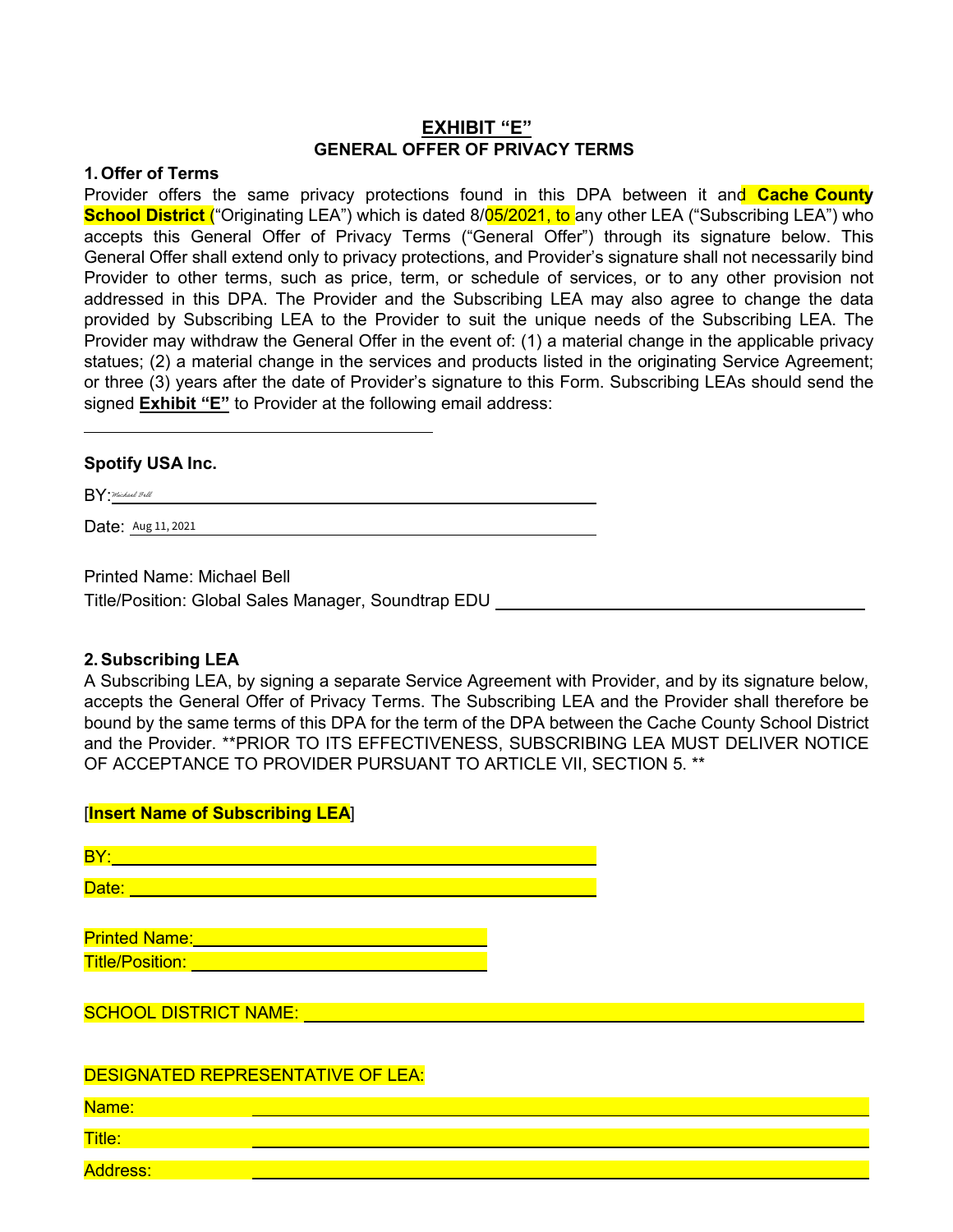Telephone Number: \_\_\_\_ Email:

#### **EXHIBIT "F" DATA SECURITY REQUIREMENTS**

#### **Adequate Cybersecurity Frameworks 2/24/2020**

The Education Security and Privacy Exchange ("Edspex") works in partnership with the Student Data Privacy Consortium and industry leaders to maintain a list of known and credible cybersecurity frameworks which can protect digital learning ecosystems chosen based on a set of guiding cybersecurity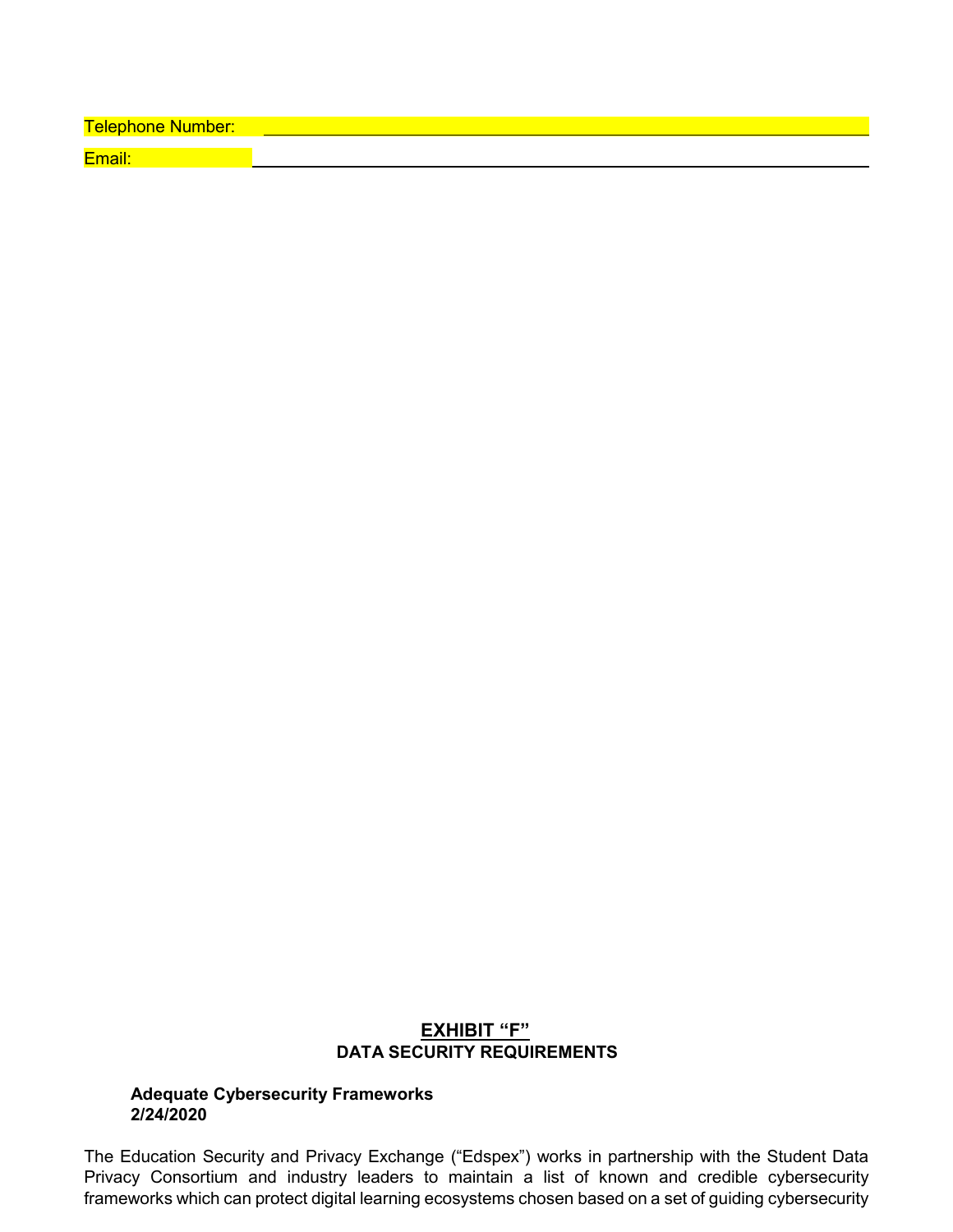principles\* ("Cybersecurity Frameworks") that may be utilized by Provider.

|              | <b>MAINTAINING ORGANIZATION/GROUP</b>                                                      | <b>FRAMEWORK(S)</b>                                                                                                                            |
|--------------|--------------------------------------------------------------------------------------------|------------------------------------------------------------------------------------------------------------------------------------------------|
|              |                                                                                            |                                                                                                                                                |
| X            | National Institute of Standards<br>and Technology                                          | NIST Cybersecurity Framework Version 1.1                                                                                                       |
| X            | National Institute of Standards<br>and Technology                                          | NIST SP 800-53, Cybersecurity<br><b>Framework for Improving Critical</b><br>Infrastructure Cybersecurity (CSF),<br>Special Publication 800-171 |
|              | International Standards Organization                                                       | Information technology - Security<br>techniques<br>- Information security management<br>systems (ISO 27000 series)                             |
|              | Secure Controls Framework Council, LLC                                                     | Security Controls Framework (SCF)                                                                                                              |
| $\mathbf{X}$ | <b>Center for Internet Security</b>                                                        | CIS Critical Security Controls (CSC, CIS Top<br>20)                                                                                            |
|              | Office of the Under Secretary of<br>Defense for Acquisition and<br>Sustainment (OUSD(A&S)) | <b>Cybersecurity Maturity Model Certification</b><br>(CMMC, ~FAR/DFAR)                                                                         |

Cybersecurity Frameworks

*Please visit http://www.edspex.org for further details about the noted frameworks.* \*Cybersecurity Principles used to choose the Cybersecurity Frameworks are located here

Contact information for data security concerns or questions: security@soundtrap.com

## **EXHIBIT "G" – Supplemental SDPC State Terms**

NONE.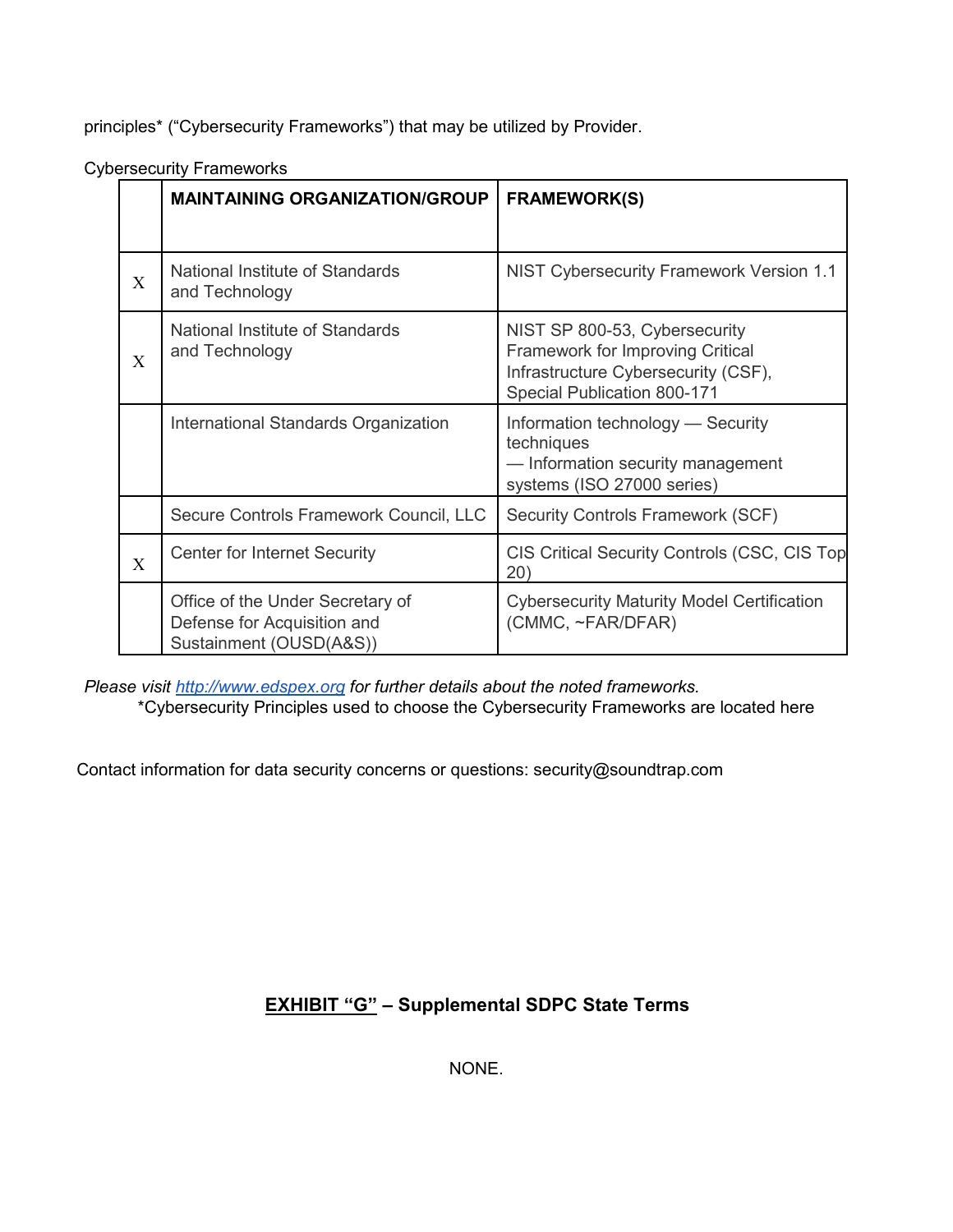## **EXHIBIT "H" – Additional Terms or Modifications**

LEA and Provider agree to the following additional terms and modifications: NONE